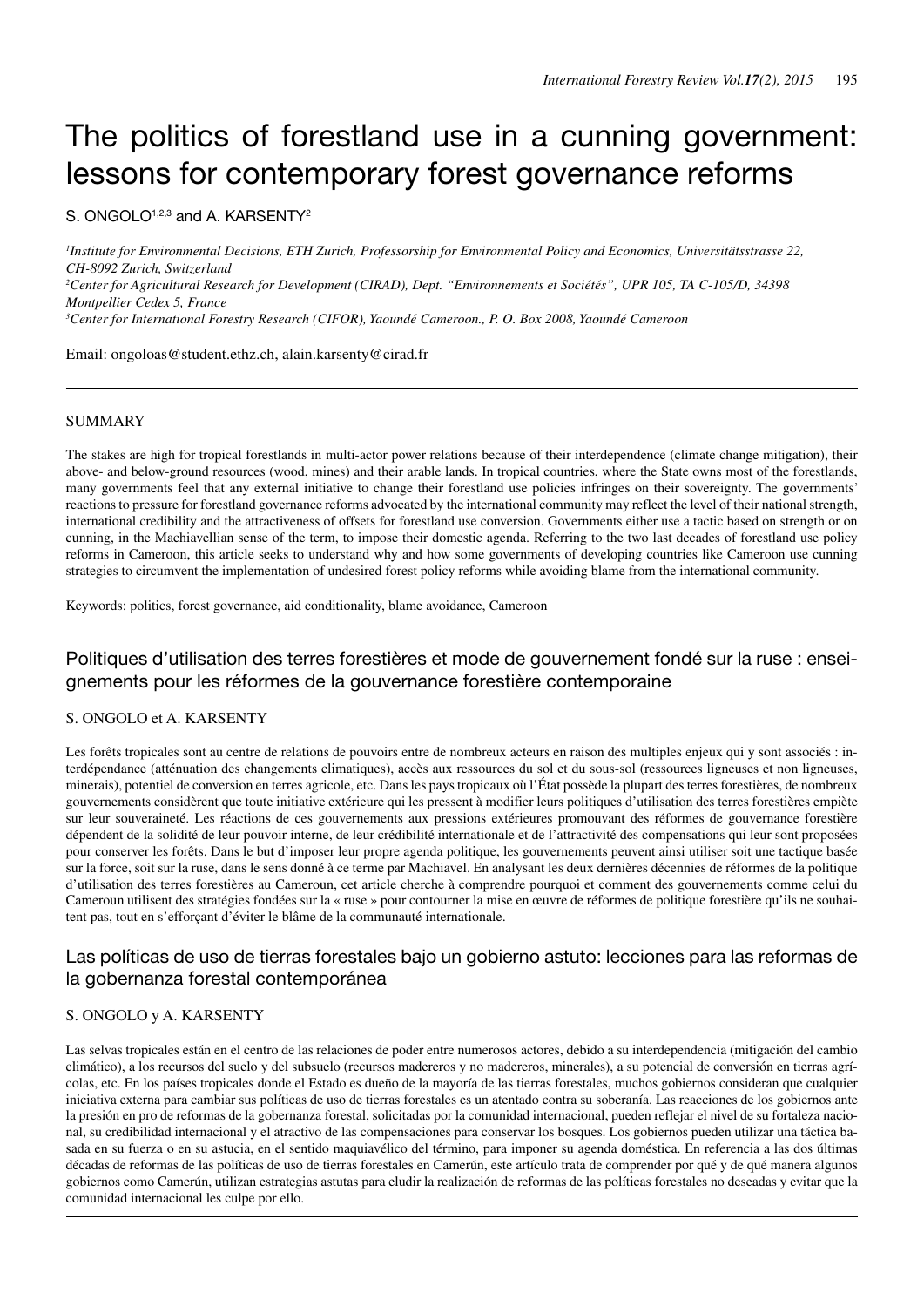## **INTRODUCTION**

The growing global interest in biodiversity protection and the role of forests in climate change mitigation has led international actors to increase pressure to promote forest policy reforms in developing countries, especially during the World Bank (WB) and the International Monetary Fund (IMF) structural adjustment programmes and debt cancellation negotiations. The international actors including the largest non-governmental organisations and public aid donors concerned with environmental issues are mainly interested in promoting reforms in sustainable forest management (SFM) and forest conservation. Recently, the Forest Law Enforcement, Governance and Trade (FLEGT) agenda and the other climate change-related mechanisms such as the United Nations mechanism for reducing emissions from deforestation and forest degradation in developing countries (REDD+), have launched international initiatives for better governance of tropical forestlands. This mechanism focuses on carbon stock enhancement in addition to SFM and forest conservation (Karsenty 2008, Corbera and Schroeder 2011)*.* Although REDD+ is featured as a hands-off mechanism (with most industrial nations committed to paying developing countries against verified results, disregarding how these results have been obtained provided that some agreed safeguards have been respected), international organisations and bilateral cooperation still condition their financial support to some changes in forest-related policies.

In most developing countries, the State owns the forestlands, and any intervention by international actors to promote forest policy reforms sparks off sovereignty arguments by national governments (White and Martin 2002, Ribot *et al.* 2006). Consequently, political resistance to policy reforms has become a critical challenge and an important barrier. In Cameroon for example, the full implementation of the forest policy reforms in the Forest Management Units (FMUs) was one of the key aid conditionalities recommended by the World Bank and supported by both the World Wide Fund for Nature (WWF) and Conservation International, CI (Ekoko 2000, Essama-Nssah and Gockowski 2000).

A similar perspective of the power play related to forest policy reforms has also been debated under the REDD+ regime. As mentioned by Santilli *et al.* (2005), in the earlier REDD+ proposal, the developing countries wanted the developed countries to compensate efforts made by the former's governments to curtail deforestation. Up to now, most funding for REDD+ activities has been provided through bilateral and multilateral aid agencies since REDD+ did not have a convincing, consensual legal framework, and the forest carbon market collapsed (Karsenty and Ongolo 2012, Streck 2012, Seymour and Angelsen 2012). With funding mainly provided from public sources, REDD+ seems to have adopted the *aid for forest policy reforms* model applied in the forest sector of developing countries in the 1990s. By analysing the political behaviour of the national bureaucracies (i.e. the governments) of tropical countries like Cameroon that are facing international pressure for forestland use reforms, this paper aims to emphasise important lessons for present-day challenges of tropical forest governance.

Based on the case study of forestland use policies in Cameroon, this article explains why and how "cunning" has often been used by recipient governments to circumvent pressure in support of – undesired – policy reforms recommended by the international actors such as the aid donors. According to Machiavelli's "art of government", the cunning concept refers to the political skills of a government authority (the Prince) to manipulate institutions, people or the relationships with them, in order to maintain, reinforce and protect the power on a threatened territory (Foucault 1978). In most cases, the use of cunning in a power relationship may be a strategy for one actor (usually the dominated side) to resist the demand or influence the behaviour of the other (the  $dominant side)<sup>1</sup>$ .

In the case of Official Development Assistance (ODA), Acharya *et al.* (2006) observed that the donors' influence in recipient countries may be reduced by the proliferation and fragmentation of their policy interventions. These structural weaknesses appeared as an additional source of power for recipient governments seeking to avoid pressure from the donors. Killick *et al.* (1998), showed that the effects of the conditionalities imposed by aid donors on recipient countries in the 1980s and 1990s was not limited to the economic sphere. Conditionalities now link the aid agenda to the promotion of 'good governance' by recipient governments who are urged to enforce the rule of law, accountability and transparency in their sectoral policies. For some of the recipient governments, especially in Africa, the exploitation of disorder and institutional fragmentation reflect the absence of comprehensive policy coordination; chaos was just one of the political skills used to resist the undesired governance reforms imposed by aid donors (Chabal and Daloz 1999, Bayart *et al.* 1999, Mbembe 2001).

In the case of the forestland governance reforms, the issue of power relations between aid donors and recipient governments can be described as follows: aid donors want to change forestland use policies in recipient countries by paying for pressure that is exercised to reward or admonish recipient governments, depending how well the reforms are implemented. The donors' two main objectives are: improving governance in forestland use for the purpose of more sustainable forest management and promoting forest conservation. But recipient countries try to avoid the implementation of the undesired governance reforms imposed on them by their powerful partners. In other words, the challenge for recipient governments is to avoid sanctions while trying to implement their own agenda for forestland use conversion.

<sup>&</sup>lt;sup>1</sup> See Krott *et al.* (2013) for a detailed analysis on a power relationship between the "potentate" and the "subordinate" actors.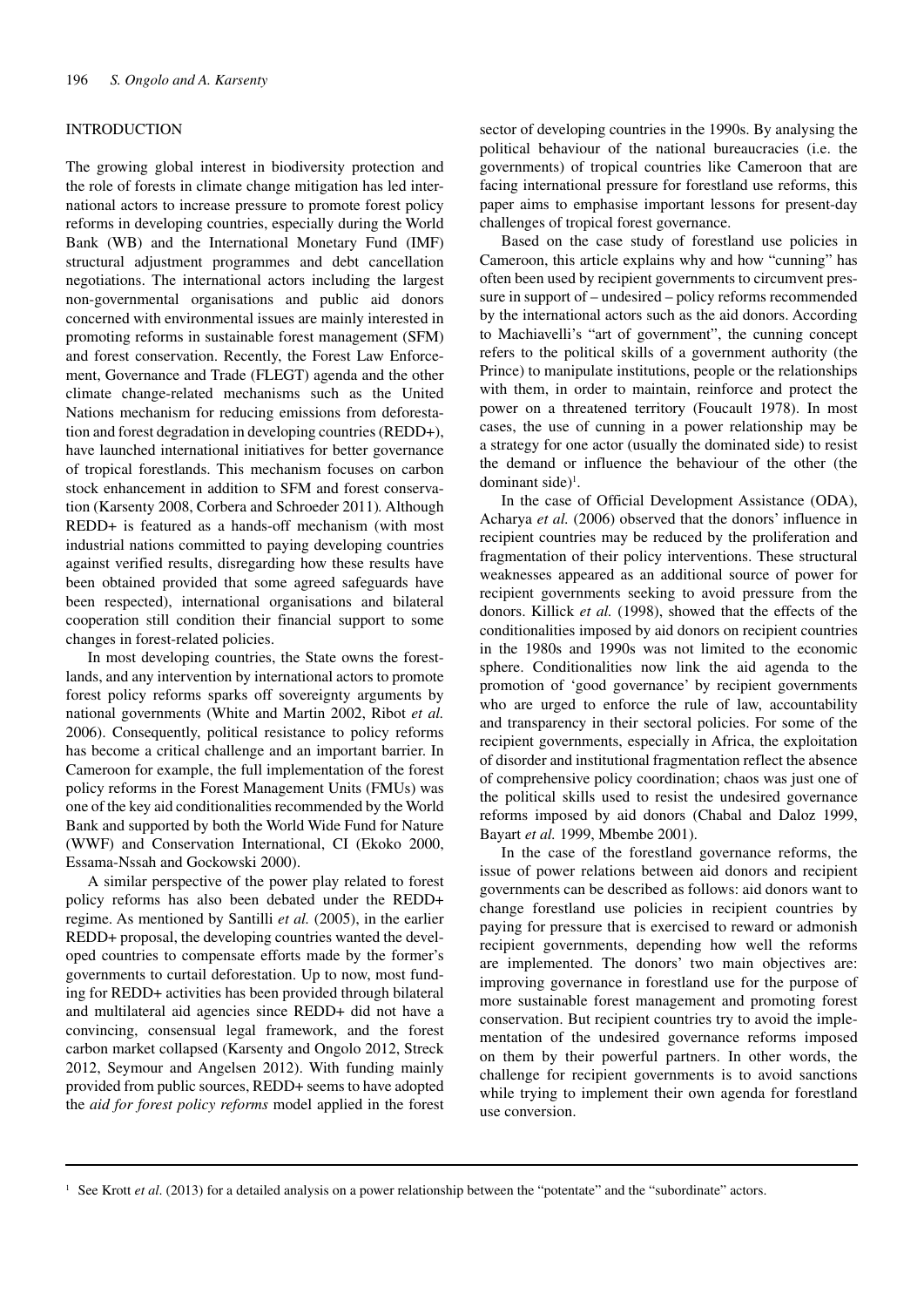Following the blame avoidance theory first conceptualised by Weaver (1986), this article assumes that the failure of forest governance reforms in countries like Cameroon is largely due to erratic policy coordination and variety of disputes within the national government. This fragmentation of domestic forestland policies is skilfully exploited by the top echelon of the government to impose its preferences for forestland use conversion despite international pressure for policy reforms that promote SFM and forest conservation. The originality of this research lies in the use of the blame avoidance theory to analyse one of the critical factors of forest governance issues in developing countries: the endemic failure of forestland use reforms. The theoretical contribution of this paper is to reveal cunning as a blame avoidance strategy used by the Cameroonian government to avoid the success of undesired forest governance reforms or those perceived as externally imposed.

### RESEARCH DESIGN AND METHODS

In this paper we will focus especially on the power<sup>2</sup> relation between international aid donors and the national government with regard to the forestland reassignment reform policies in Cameroon. The term 'power relation' used in this context will

refer to what Krott *et al.* (2013) summarise as the capacity of an actor to influence the behaviour or action of other actors. With this in mind, we outlined how the government authorities manage to play important formal or informal roles in the (de)construction of the forestland use policies. Their formal influence has been derived from sectoral national laws, e.g. on forest, land tenure, environment and mining. While their informal influence has been identified from literature reviews, interviews and direct observation in the field (Table 1).

The analysis in this paper is based on a cross-referenced method that includes field observations, interviews and rich literature review (Creswell 2009). Research for this article, which was carried out between 2011 and 2013, started with a literature review to identify the reasons for the failure of the forestland use policy reforms in Cameroon, and the key actors interacting to manage this problem at the national level. Second, at the beginning of the research project, one of the authors organised a national workshop for some 60 participants, identified as the most relevant stakeholders of forestland use policies. The objective was to understand how forestlands in Cameroon were influenced by growing pressure on lands in tropical countries. Third, the data collection phase entailed semi-structured interviews, participatory observations and a review of unpublished document.

|                                             | Formal influence on forestland use policies                                                                                                       | Informal influence on forestland use policies                                                                                              |
|---------------------------------------------|---------------------------------------------------------------------------------------------------------------------------------------------------|--------------------------------------------------------------------------------------------------------------------------------------------|
| Presidency of the<br>Republic               | Top echelon of authority orienting the major<br>governmental decisions on forestlands policies<br>based on its discretionary power                | Top echelon authority fostering uncertainty and<br>ambiguity in forestland use policies depends on<br>competing interests or hidden agenda |
| Office of the Prime<br>Minister             | Highest hierarchical authority for the signature<br>of the major decrees of forestland concessions<br>or forest conservation areas                | A supra governmental hierarchy governing sectoral<br>forestland use policies through (erratic) trade-off<br>decisions                      |
| Ministry of Economy<br>and Planning         | Promoter of economic prosperity based on land<br>rush including forestlands conversion<br>National authority promoting sustainable<br>development | A powerful governmental supporter of business<br>companies engaged in forestland use conversion.                                           |
| Ministry of Mining                          | Promoter of submission of forestlands to a<br>mining code                                                                                         |                                                                                                                                            |
| Ministry of Forestry                        | Main authority of forestland use policies (e.g.<br>logging, forest conservation)                                                                  | Major opponent to forest conservation reforms<br>without substantial and concrete funding incentives                                       |
| Ministry of Agriculture                     | Promoter of agricultural expansion on available<br>forestlands                                                                                    |                                                                                                                                            |
| Ministry of Environment                     | Proponent of greater consideration of environ-<br>mental sustainability in forestland use policies.<br>National authority of REDD+ process        | Environmental authority with very little influence<br>over forestland use policies                                                         |
| Ministry in charge of<br><b>Land Tenure</b> | National authority of land property (including<br>forestlands) processes                                                                          | Marginal authority over forestland use policies                                                                                            |

Table 1 *Mapping of formal and informal influence of Cameroon government authorities involved in forestland use policies* 

<sup>&</sup>lt;sup>2</sup> The concept of power is quite vague, but it can be briefly defined as the coercive capacity of one actor to affect the practices or the ideas of another (Weber 1921), or the capacity of a disciplining authority or practices to change the behaviour of people without any apparent coercion (Foucault 1978).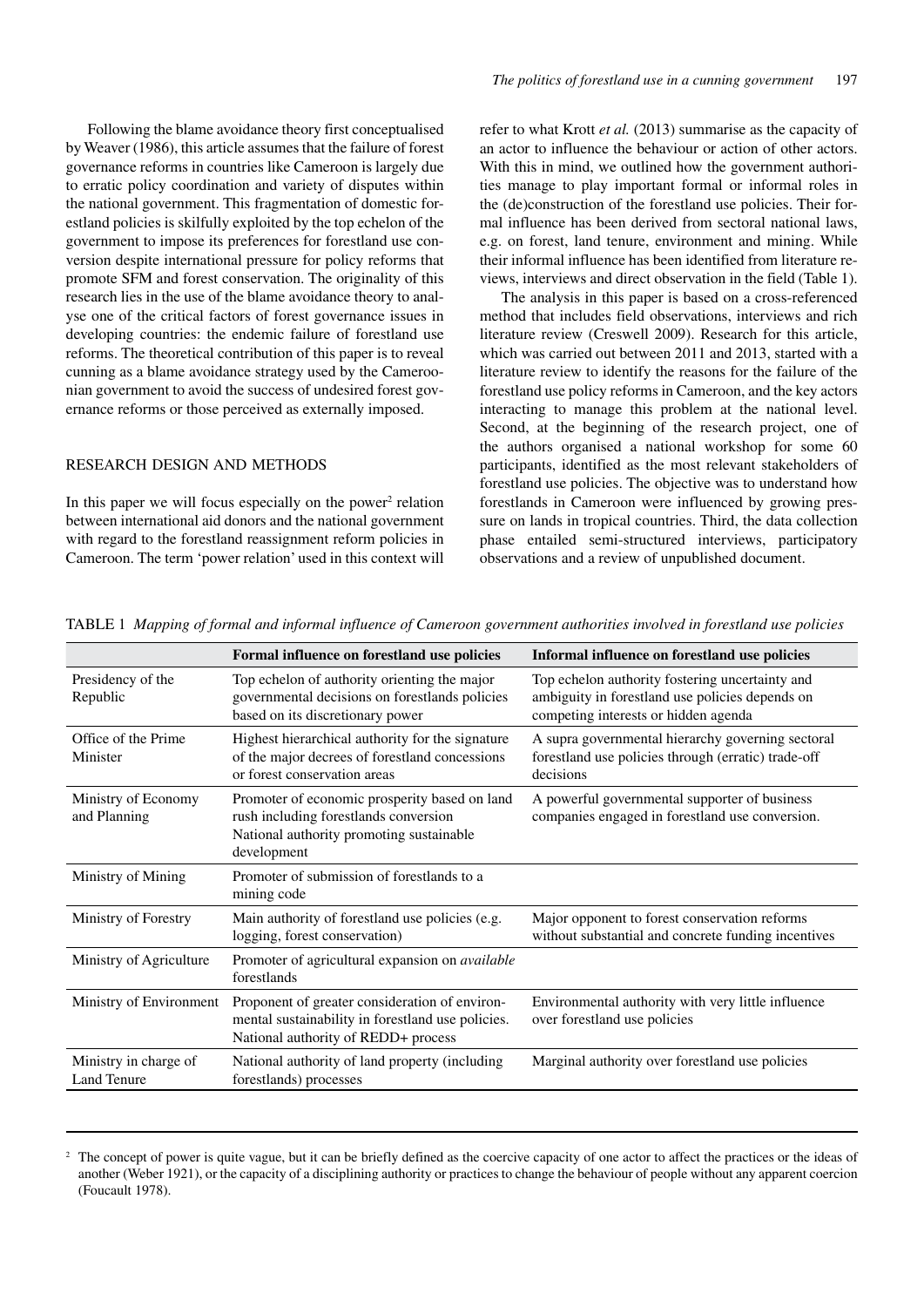| <b>Actor groups</b>                   | <b>Number</b><br>interviewed | <b>Institutional affiliations</b>                                                                                                                                                                            |
|---------------------------------------|------------------------------|--------------------------------------------------------------------------------------------------------------------------------------------------------------------------------------------------------------|
| National government                   | 24                           | Office of the Prime Minister<br>National ministries: Forestry, Environment, Economy, Planning, Agriculture,<br>$\blacksquare$<br>Mining, Land Tenure                                                         |
| International aid donors              |                              | World Bank, German cooperation; French cooperation<br>$\blacksquare$                                                                                                                                         |
| Non-governmental<br>organisations     | 6                            | International Union for Conservation of Nature (IUCN), World Wide Fund for<br>$\sim$<br>Nature (WWF), African Institute for Development (INADES Formation),<br>Centre for Environment and Development (CED). |
| Private sector                        |                              | Logging companies (WIJMA, FIPCAM, CIM); Cameroon Timber Sector Group<br>$\blacksquare$<br>(GFBC); Mining company (CamIron), Carbon business Company (WWC)                                                    |
| Academic and research<br>institutions | 5                            | University of Yaoundé, University of Dschang; Center for International Forestry<br>Research (CIFOR).                                                                                                         |
| <b>Total</b>                          | 49                           |                                                                                                                                                                                                              |

Table 2 *Categories of respondents*

Forty-nine individual interviews were conducted in French, the preferred language of the respondents (Table 2). Quotations from the interviews have been translated into English for this article by the authors. Each interview lasted between 25 and 75 minutes, depending on the respondent's availability and interest in participating. Most of the interviews were individual and were conducted in the respondents' workplace. A few interviews with former key officials of international aid agencies, who played an important role in forestland use reforms in Cameroon in the 1990s and 2000s, were conducted by phone or by Visio meeting.

Participatory observation can be described as first-hand observation of decision-making on forestland use reforms through discussions within what Hufty (2011) called the *nodal points* of the governance processes. *Nodal points* are physical or virtual arena where a governance problem can be debated by actors concerned by the resolution of the problem. This has been done through participation in fifteen events held during our field missions including meetings, workshops and conferences on forestland use policies. To prepare a virtual observation of the nodal points, both the discourse and the policy positions of actor groups involved in forestland use policies have been taken into account (MINEPAT 2009, Dkamela 2011, Kengoum 2011, Megevand *et al.* 2013). Finally, the interpretation of what we saw, heard and understood in the field has been conceptualised using the framework of blame avoidance which we felt was the most appropriate theory to discuss the strategies of a "cunning government".

## AN OVERVIEW OF THE FOREST POLICY REFORMS AGENDA IN CAMEROON BETWEEN 1992 AND 2012

Of the many policy reforms adopted by the government of Cameroon after the Rio World Summit in 1992, the 1994 forestry law has been the most important environmental policy reform. The innovative measures put in place by the forestry law were: the creation of a Forest Management Unit (FMU) regime – see Box 1 – for more transparency and forest tenure enforcement in forest operations; the emergence of a decentralized management system through communal and community forests managements; and the creation of economic instruments for more equitable sharing of forest revenues from national to the local level (Egbe 2001, Topa *et al.* 2009). Although this forest law is regarded as the most innovative in the central African region, implementation is very poor mainly because of political barriers (i.e. elite capture, rentseeking practices, the lack of independent countervailing power institutions to the government, etc.) based on underlying factors that lead to illegal logging activities, insecurity of forest tenure, and inconsistent forest decentralisation measures (Oyono 2004, Ezzine-de-Blas *et al*. 2009, Assembe-Mvondo *et al.* 2014). Recently, the spread of land grabbing in central African countries including Cameroon has increased the risk of forestland conversion for e.g. agricultural expansion and mining (Karsenty 2010, Feintrenie 2014)*.*

The government of Cameroon is formally committed to including the REDD+ process in the climate change regime and has taken part in the negotiations on the REDD+ mechanism since the beginning (Cameroon-RPP 2013). Unlike the forest law whose regulations are binding, REDD+ is a voluntary incentive-based mechanism designed to reward governments or, in some cases, private project developers for promoting forest sustainability. More specifically, the United Nations Framework Convention for Climate Change (UNFCCC) defined REDD+ as a policy tool for reducing emissions from deforestation and forest degradation and for promoting forest conservation, sustainable forest management and the enhancement of forest carbon stocks (UNFCCC 2011). Except for the focus on carbon storage and enhancement, the REDD+ objectives of the forest policy reforms coincide with the objectives of the Cameroon forest law. The possibility to obtain aid funding from this mechanism has been one of the major incentives for the Cameroon government's engagement in the REDD+ regime (Somorin *et al*. 2014, Dkamela *et al*. 2014).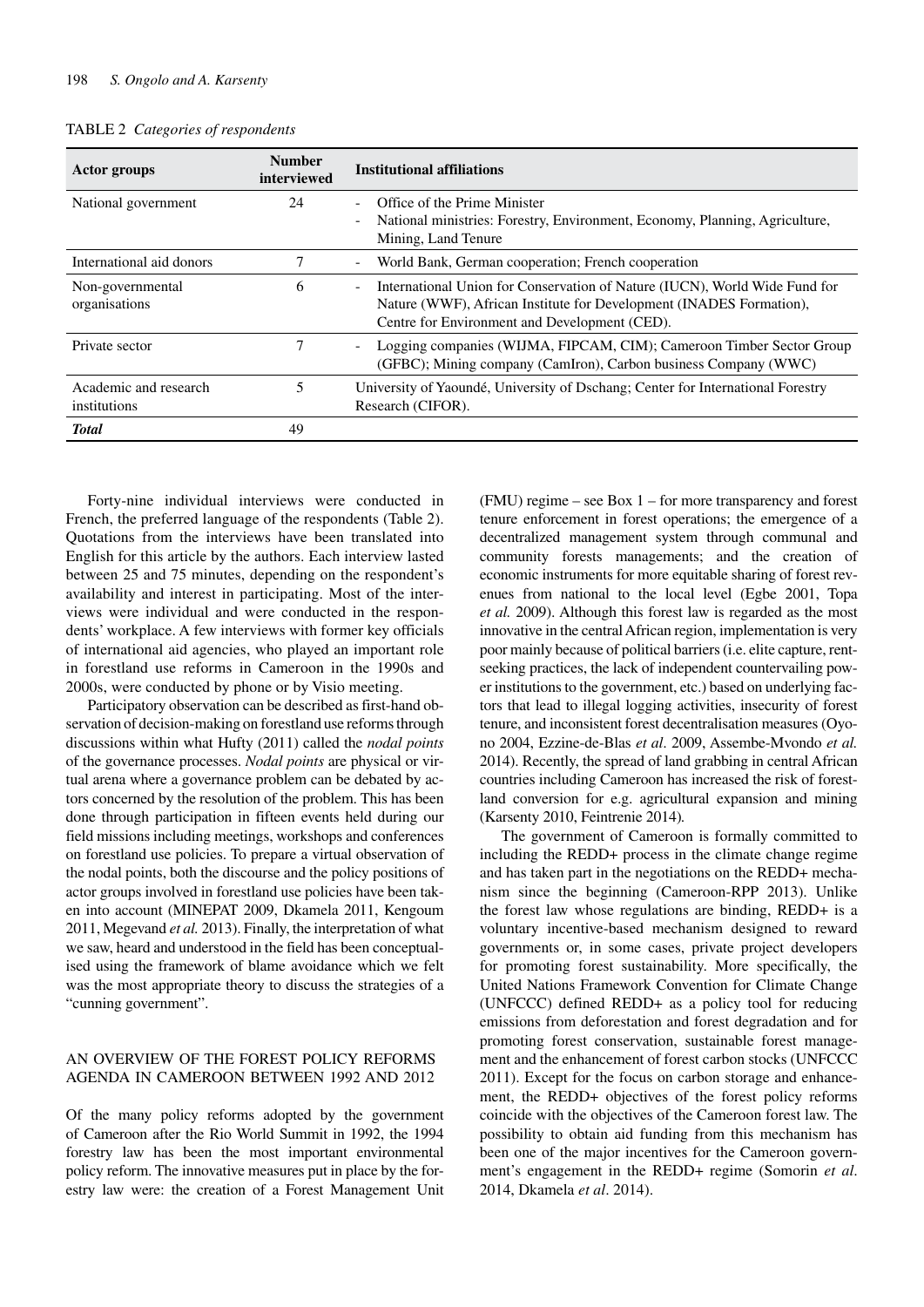#### **Box 1 – The Forest Management Unit (FMU) regime in Cameroon: Summary and Stakes**

The official FMU allocation process seeks to reflect the determination of the government to prohibit other land-use activities such as forest conservation, agricultural expansion or mining. According to the 1994 Cameroonian Forest Law and related decrees (République du Cameroun 1994), forest concessions such as the FMU are awarded through a competitive bidding process with a minimum per hectare value of 1000 FCFA (about 2US\$). This floor price is determined by the Ministry of Forests and Wildlife (MINFOF), but the annual fee is set through an auctioning process. The attribution of a FMU is made officially through a three-step process that entails gazetting, provisional concession and a final concession agreement. **Gazetting** (*classement* in French) is a legal act that integrates the forest in the Permanent Forests Estate, a pre-requisite for a State's land title. Thus, the gazetted forestland can be allocated to the private domain of other entities, such as a local municipality *(commune*) for public interest, social and economic activities or a private company for commercial logging. As mentioned by Kamto (2001) the gazetting act defines the status of the forest including the external boundaries of this forest, while the demarcation of FMUs refers to the process of establishing limits of spatial management units within forests that, in principle are already gazetted. The gazetting and the demarcation processes are essential, especially if the forest is fragmented into several FMUs. The **provisional concession** is a preliminary step that gives the awardee of the FMU a three-year preliminary exploitation authorisation. During this period, the concession-holder must prepare a plan for the sustainable management of the concession. The plan has to be validated by the governmental forestry service. The **final concession agreement** is the final document in the FMU allocation process and set out the concession-holder's long-term logging rights over trees listed in the terms of reference provided by the forestry department. It is a contract that is valid for a renewable period of 15 years, a long-term contract that requires an environmental compliance study and the construction of a timber processing unit in the logging area. The aim is to oblige the FMU awardees to invest and to commit to a sustainable forestry management process. The provisional concession is granted by the Ministry of Forests while the gazetting papers and the final concession are issued through a decree signed by the Prime Minister with the approval of the President of the Republic. Furthermore, the final concession agreement expresses the government's pledge to give priority to forestry operations rather than to conservation plans in a given area or the reallocation of the concession area to mining operations or agro-industrial plantations.

Cameroon is affiliated to the two most important multilateral funds that support REDD+ processes, the World Bank's Forest Carbon Partnership Facility (WB-FCPF) and the United Nations collaborative initiative on REDD+, (UN-REDD). The Government of Cameroon has also signed several bilateral agreements with the aid agencies of Germany, France and Japan for example which, via government channels, provide various types of financial support for REDD+ activities in Cameroon. This article will describe the power relations related to forest policy reforms between aid donors and the Government of Cameroon and will analyse the influence of the major aid funding programmes on changes in forest governance including the FMUs regime in Cameroon since the 1990s (IMF 2006, World Bank 2005, World Bank and WWF 2005, World Bank 2012).

In 2012, the dense humid forestlands in Cameroon covered approximately 21 million hectares, i.e., close to 45% of the country's total land area. FMUs (about 7 million ha) represented the most important component of forestlands, while forests conservation areas covered 5.6 million ha and community forests only 1.18 million ha. The rest of the forest was composed of commercial hunting areas, communal forests and forests of *national domain*, a term that refers to forestlands whose status is unclear but is mostly used by local populations (Mertens *et al*. 2012, WRI/MINFOF 2013, Beligné 2013, FAO 2014).

#### FOREST GOVERNANCE AND BLAME AVOIDANCE: A THEORETICAL PERSPECTIVE

The *good* forest governance promoted by international actors has led to various forestland use reforms in developing

countries including forest decentralisation, sustainable forest management and the extension of forest conservation areas (Ribot 2009, Agrawal *et al*. 2008, Mwangi and Wardell, 2012). More recently, the growing interest in environmental services from forests for climate change mitigation has reinforced international demands for tropical forest policy reforms (Engel *et al.* 2008, Agrawal *et al.* 2011). The success of these reforms largely depends on the country's institutional capacity, the degree of government commitment to the recommended reforms, and the economic/political clout of the country on the international scene. This article will focus on questions related to the following issues: What type of power relations related to the forest policy reforms agenda exist between international actors and national governments on the one hand, and among government bodies on the other hand? Why do some national governments, such as Cameroon, use cunning to exploit natural resources by developing private agenda opportunities based on discretional land allocations, patronage and rent seeking behaviour?

## **From government to governance: Does the State still dominate the forests?**

In the academic world, governance is broadly related to a fundamental question: Who are the actors involved in the formulation of public policies and how do they interact to implement these policies? (Peters 2012)*.* In brief, the concept of governance refers to the processes of interactions and to decision-making to establish norms, involving different kinds of actors, that apply to a collective issue such as the problem of public goods (Boyer 1990, Rhodes 2012). Beyond the state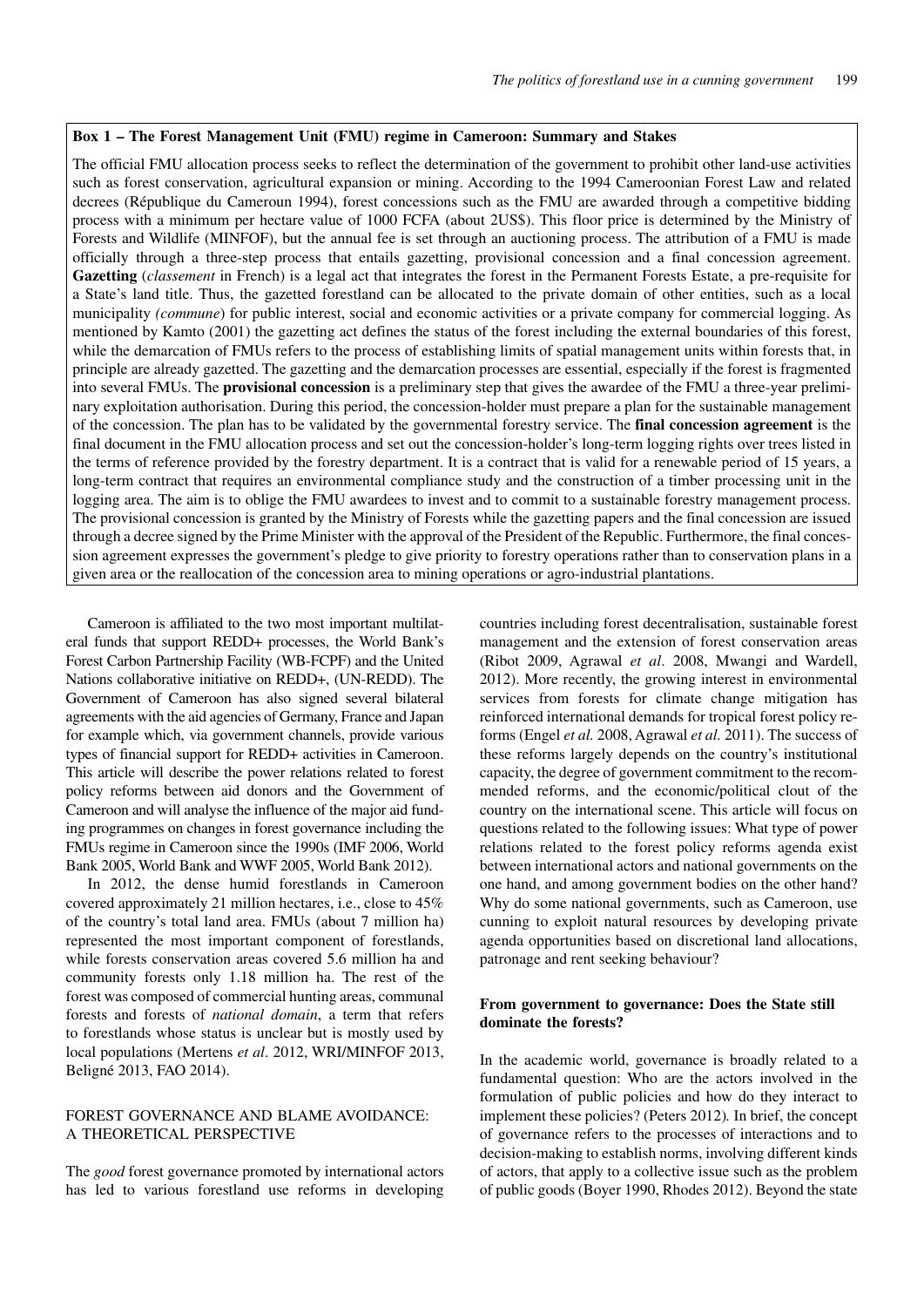level, the substantial change in the manner of governing society using the governance approach is the increasing influence of non-state actors (NSAs) in making decisions on societal issues. The main NSAs are non-governmental organisations (NGOs) and private companies. In addition, the processes of global governance for managing complex interdependence issues, such as ecosystem services rendered by forests, have increased the relocation of political authority away from the national state level to the level of the international organisations (IOs). The traditional frontiers between national and international spheres have become blurred, and the partnership between IOs and NSAs has grown to wield greater collective influence in the management of global environmental issues (Smouts 2008, Kacowicz 2012, Orsini 2013). This is particularly the case for some policy reforms in developing countries where forest governance has been strongly influenced by reform agenda promoted by international aid donors and supported by NSAs. As mentioned by Humphreys (2006) for example, reforms to forest concessions and the expansion of protected areas in central African countries have often been recommended mainly by the World Bank in partnership with international NGOs such as CI and WWF.

Despite the growing power of NSAs and IOs in governance processes, Lynn (2012) emphasised that the State still has a variety of strategies available to impose its preferences. In the policy-making processes, this might be done by giving something with one hand, e.g. formally adopting an imposed policy reform, and taking it away with the other, e.g. not fully implementing it. Similarly, Stoker (1998) identifies the blurring of responsibilities (that could take the form of ambiguity in decision-making) as one of the key aspects of governance complexity. According to Gerry Stocker, the blurring of responsibilities, which often induces the failure of governance reforms, is a perfect example of what can lead policymakers to using *blame avoidance* strategies to avoid sanctions or blame when they are at least partly responsible for the failure of the reforms.

The use of blame avoidance, as a dominant political motivation for decision-makers, is not a new phenomenon in policy-making. This concept was first meticulously conceptualised in political science by Weaver (1986). Since Weaver's work, a growing number of studies have focused on the many faces of blame avoidance behaviour in politics, public policymaking and public administration (Hood 2002, 2007, 2010, Howlett 2012). Most recently, this theory has been applied to analyse elements of policy reform failure in climate change governance (Howlett 2014)*.* But to our knowledge, there is no research that uses the blame avoidance theory to explain the failure of forest governance reforms in developing countries. That is the original theoretical contribution of this paper.

The theoretical framework of blame avoidance has been conceptualised around the power relation in policy-making, based on incentives relation between two stakeholders such as voter and politician. Expressed in the simplest form, Hood (2002) considers it as a *blame game*, wherein the assumption is that one actor (i.e. the voter) can use his incentive/blame resource – the vote – to reward or sanction the second actor (i.e. the politician) for his/her action (or inaction) in favour

of or against reforms in public policy-making. Due to the asymmetric information between the two stakeholders, the voter has partial information on the real intention of the politician to implement or not the policy reforms promised or requested. Inversely, the politician does not know exactly to what extent his role in policy reforms might be incurred by the voter's reward or blame. According to Hood (2007*)*, blame avoidance is often the main driver of political and bureaucratic behaviour in decision-making about any policy reform, because, instead of implementing *good* policy reforms, politicians or bureaucracies tend to adopt a distinctive set of strategies to avoid blame for policy failure and maintain the status quo.

There is no definite, current account in political science of the various strategies politicians or bureaucrats can pursue to avoid blame for their responsibility in the failure of policy reforms (Hood 2007). While Weaver suggests eight strategies of blame avoidance, Hood identifies three main categories (Weaver 1986, Hood 2010). In both cases, there are convergent factors of blame avoidance behaviour which are quite similar to the main stages of the policy cycle (Howlett 2012). In this paper, we will consider five types of blame avoidance behaviour which are defined on the basis of the main stages of the policy cycle: the influence of decision-makers/bureaucracy on the *agenda setting*; the tendency to take advantage of *a naïve policy formulation*; the attitude that fosters the *status quo in decision-making*; the tendency to *promote an erratic policy implementation* process, and the temptation of identifying (one or more) s*capegoats in the evaluation of policy failure* (Table 3)*.* These five stages can occur in combined forms and in a non-linear or hierarchical process. Furthermore, a blame avoidance strategy reflects a certain degree of intention by the decision-makers to skilfully circumvent the success of any undesired policy reform or any reform perceived as being imposed (Howlett 2012, 2014). This intention can be observed through the decision-makers' tendency to exploit the *grey zones* in domestic politics by fostering ambiguity and uncertainties in public policies, e.g. internal disputes and tension due to competing agenda for forestland use policies within the government. This is what we call a "cunning strategy". In this paper, the notion of grey zone refers to any political sphere in which the poor or inappropriate regulation is implicitly replaced by informal rules and practices.

The notion of cunning in politics was first conceptualised by Niccolo Machiavelli, one of the thinkers who greatly influenced modern political philosophy (Machiavelli [1513], 1997)*.* Friedrich Hegel, in his work *Reason in History* published in the 19th century, also addressed the notion of cunning and emphasised the fact that, behind the reasons which seem to govern a society, there is a skilful use of cunning which allows governments to achieve their goals even in an unfavourable context (Hegel [1830], 1953). According to Machiavelli, when a decision-maker or a government under pressure wants to keep control or power over a territory, all moral virtues and commitments are set aside. Depending on his/its capacity and the degree of uncertainties,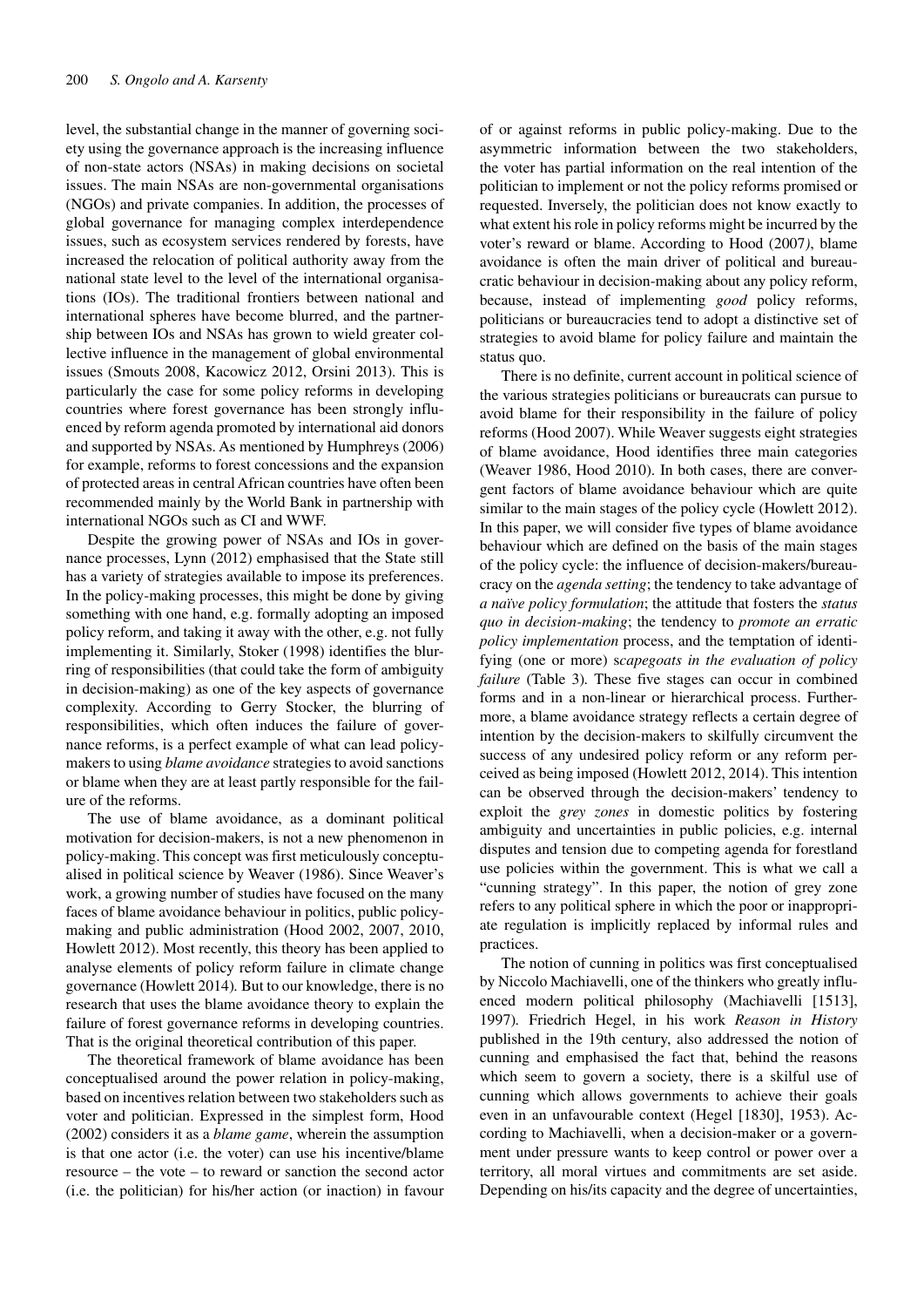| Circumvent tactics of change in<br>reform process   | <b>Characteristics</b>                                                                                                                                                                                                                                                                                    |
|-----------------------------------------------------|-----------------------------------------------------------------------------------------------------------------------------------------------------------------------------------------------------------------------------------------------------------------------------------------------------------|
| Influencing the agenda setting                      | The decision-makers' or bureaucracies tendency to keep a reform issue off the agenda because<br>of their preference for a status quo policies. When this first option is difficult/not possible, they<br>usually try to redefine the problem to integrate in the agenda setting.                          |
| Taking advantage from a naïve<br>policy formulation | For avoiding blame, decision-makers can tend to support or design policy measures that<br>partially take into consideration the root causes of the problem at stake. The problem aspects<br>'forgotten' can be used further to contest the legitimacy of the reform for its weak contextual<br>dimension. |
| Fostering status quo in                             | The decision made by the reform can consist of inducing marginal and reversible change to be                                                                                                                                                                                                              |
| decision-making                                     | replaced by policy inertia as soon as the short horizon (hidden) objective is achieved.                                                                                                                                                                                                                   |
| Promoting erratic policy                            | The lack of political commitment for reform success leads decision-makers to avoid any timely                                                                                                                                                                                                             |
| implementation                                      | clear decision or trade-off among their alternative options and competing interests.                                                                                                                                                                                                                      |
| Scapegoating other in evaluation                    | Decision-makers will put forward various arguments to minimize their responsibility in the                                                                                                                                                                                                                |
| of policy failure                                   | policy reforms failure in other to deflect blame to others.                                                                                                                                                                                                                                               |

Table 3 *Hypotheses on political blame avoidance behaviour used in policy cycle of undesired reforms* 

Source: adapted from Weaver, 1986; Hood, 2010; and Howlett, 2012.

a decision-maker/government can use the *force of a lion* or the *cunning of fox* to achieve his/its goals. And depending on circumstances and on balance in power relations, a decision-maker/government may decide to use cunning if he/ it does not have any or enough strength (Skinner 2000, Badie 2006, Zancarini 2008). In his essay on governmentality, Foucault (1978) discussed Machiavelli's view of the 'art of government' as well as the abundant literature that supported or criticised the underlying meaning of this concept which is related to the art of manipulating things and people. In a simplistic way, many of Machiavelli's critics contested the hypothesis that the art of government for any government authority was often focused to maintain the state hegemony and the reason of state including the need for political leaders to keep power and control over their territory and related resources. Besides the relevant positions taken by some of these critics, it is well known that respect of the state sovereignty, which includes government control over national territory, is one of the main concerns for any state.

In Africa, political analysts of the last decades of governance reforms have shown that the use of the cunning strategy was one of the most common tactics of national governments seeking to skilfully avoid the policy reforms imposed on them by international aid agencies since the 1980s. Postcolonial studies and the political economics of development assistance provide interesting insights into how recipient governments can employ their political skills including the "ruse" to sabotage undesired governance reforms (Hibou, 1999, Chabal and Daloz 1999, Bayart 1999, Olivier De Sardan 2004). Some recipient governments are even able to adopt democratic discourse to legitimize authoritarian practices: they formally adopt bureaucratic institutions to promote the general interest while privatizing the state bureaucracy to better protect vested interests; they adopt the rule of the law principles while fostering ambiguity and *'administrative tolerance'* to circumvent the laws, and they acclaim transparency in their discourse while entrenching discretionary power and opacity in concessionary regimes of natural resources,  $etc<sup>3</sup>$ .

## REFORMING FORESTLAND USE IN CAMEROON: BETWEEN INERTIA AND CHANGE

## **How aid conditionalities can more or less influence forest governance reforms**

The agenda for forest governance in Cameroon over the last two decades was dominated by policy reforms promoted or imposed by international aid donors and supported by international conservation NGOs. The government seriously contested most of these reforms and viewed them as policy measures which threatened its sovereignty. But decisionmakers were unable to reject them outright since the country was caught in the web of aid dependency. That was the case for the reforms to the FMU regime. Between 1994 and 2012, the government of Cameroon awarded 114 FMUs covering close to 7 million hectares of national dense humid forestland (Table 4). In the field, the FMU reforms were poorly implemented by a government whose decision-makers preferred to ensure that their discretionary powers would prevail in the forest concessions allocation process. In other words, most of the active FMUs in Cameroon in 2011 were operating somewhat at the margin of legality. Only 54% of the FMUs that had been allocated in 2011 had been gazetted through a decree of the Prime Minister and only 19% of them had received their final concession agreement. Formally, the lack of funding to

<sup>&</sup>lt;sup>3</sup> For an extensive analysis on African state dualities, see "on private indirect government", chapter 2 in Mbembe (2001).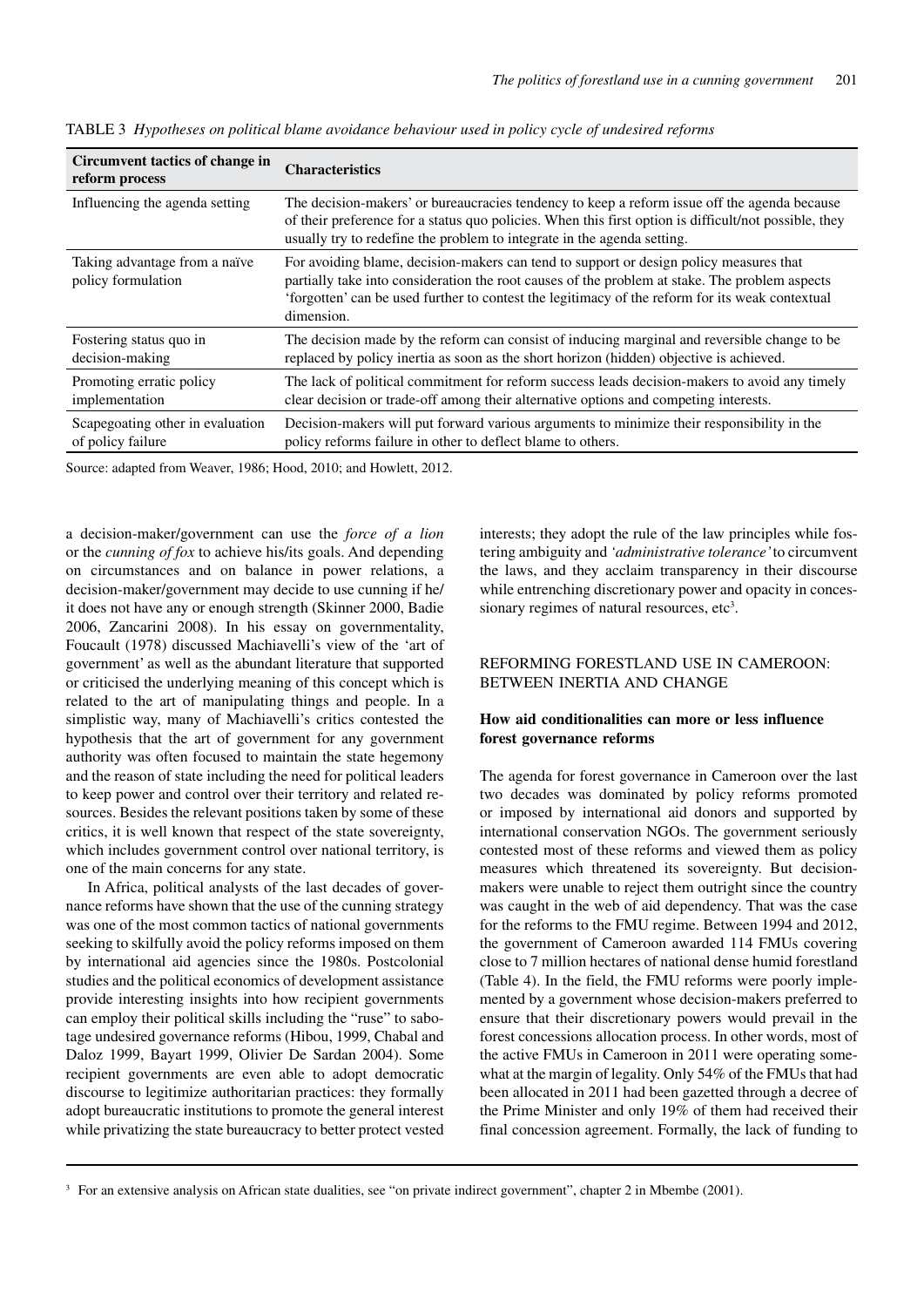| <b>Categories of Cameroon's Forest Management Units</b>              |  | <b>Gazetted</b> |     | <b>Declared</b> |     | <b>Total</b> |             |
|----------------------------------------------------------------------|--|-----------------|-----|-----------------|-----|--------------|-------------|
|                                                                      |  | Area (ha)       | nb. | Area (ha)       | nb. | Area (ha)    | <b>FMUs</b> |
| Summary of legal status of FMUs in 2011                              |  | 3,849,815       | 55  | 3,229,897       | 114 | 7,079,712    | 100         |
| <b>FMUs Allocated and active</b>                                     |  |                 |     |                 |     |              |             |
| In final concession agreement, approved                              |  | 1,337,916       |     |                 | 74  | 4,650,261    | 19          |
| In Provisional concession agreement with Management<br>Plan approved |  | 1,918,289       | 26  | 1,394,056       |     |              | 47          |
| In provisional convention without management plan<br>approved        |  | 255,371         | 15  | 754,743         | 21  | 1,010,114    | 14          |
| FMUs inactive and allocated or not                                   |  |                 |     |                 |     |              |             |
| With Management Plan approved but abandoned                          |  | 338,239         |     |                 | 5   | 338,239      | 5           |
| New allocation without Management Plan and to be<br>gazetted         |  |                 | 5   | 228,783         | 14  | 1,100,173    | 3           |
| Not allocated and reserved for conservation<br>(Ngoyla-Mintom)       |  |                 | 9   | 871,390         |     |              | 12          |

Table 4 *State of Cameroon's Forest Management Units (FMUs) in 2011*

Source: adapted from Mertens *et al*. 2012, MINFOF and WRI 2013, Beligné 2013.

compensate local people who were the victims of the FMU allocation processes was one of the main reason put forward by the government to explain the weak implementation of the FMU regime. Informally, the non-enforcement of the full legal requirements of the FMU regime (see Box 1) aimed to maintain "state patronage and other economic and political rent-seeking behaviour" as well as practices at the "margins of the law", similar to what Wardell and Lund (2006) observed in Ghanaian forest politics.

To improve the implementation of the 1990s forest governance reforms in Cameroon, some international aid donors decided to use funding as pressure to persuade the government to fully implement the FMUs reforms. This international pressure was also used to obtain the expansion of forest conservation zones in some potential FMUs areas which had not yet been allocated. The World Bank (WB) and the International Monetary Fund (IMF) exerted the most international pressure on forest reforms-for-aid allocation. One of the principal conditionalities imposed by these institutions in the early 2000s was that all 67 FMUs allocated prior to January 20024 receive their gazetting decrees by 2005 and their final concession agreement through a decree signed by the Prime Minister by 2010. In addition, the World Bank together with WWF and CI exercised pressure on the government to swap its initial plan to allocate the Ngoyla-Mintom forest for logging for a conservation option. In the second case, the global objective of the international community was to increase conservation zones in central Africa by 3.5 million ha in primary forest areas (World Bank and WWF 2005, MINFOF 2006, Humphreys 2006, Karsenty 2007)*.* 

While the country was suffering from funding pressure, it was also going through a political and economic crisis with a debt trap that increased dependency on the aid donors. To solve the debt crisis, the government of Cameroon applied to the Heavily Indebted Poor Countries initiative (HIPC) designed by the WB and IMF towards the end of the 1990s. The country hoped to be eligible for this initiative which would provide a debt service savings of about US\$38 million on average over the period between 2006–2025 (IMF, 2006:36). For the forest sector, the HIPC initiative required the implementation of a series of policy reforms that included the improvement of forest governance through, e.g. sustainable forest management (Charlier and N'Cho-Oguie 2009). Another requirement was that the pending FMU gazetting decrees be signed. The World Bank changed the conditionality agenda in the early 2000s to try to obtain full implementation of the FMU reforms through an incentive grant for the Forest and Environment Sector Programme (FESP). The FESP was a multilateral aid programme of about 36.8 million dollars, validated in 2003 and managed by the International Development Association (IDA), a World Bank fund. The goal of the FESP was to support the implementation of forest governance reforms in Cameroon, including FMU compliance with the law (World Bank 2005).

In the case of Ngoyla-Mintom forest, the government formally adopted the donors' conditionalities even though they were perceived as external interference in Cameroon's domestic affairs. According to a senior officer of the Prime Minister's services: "without the World Bank conditionalities related to the HIPC initiative, the government would never have given up its initial plan to allocate the Ngoyla-Mintom forest to logging companies, since it is well known that forest conservation cannot provide all the benefits gotten from logging such as jobs, taxes, etc."5 According to senior officials

<sup>&</sup>lt;sup>4</sup> The date of signature of the ministerial order defining the technical requirements of FMU processes.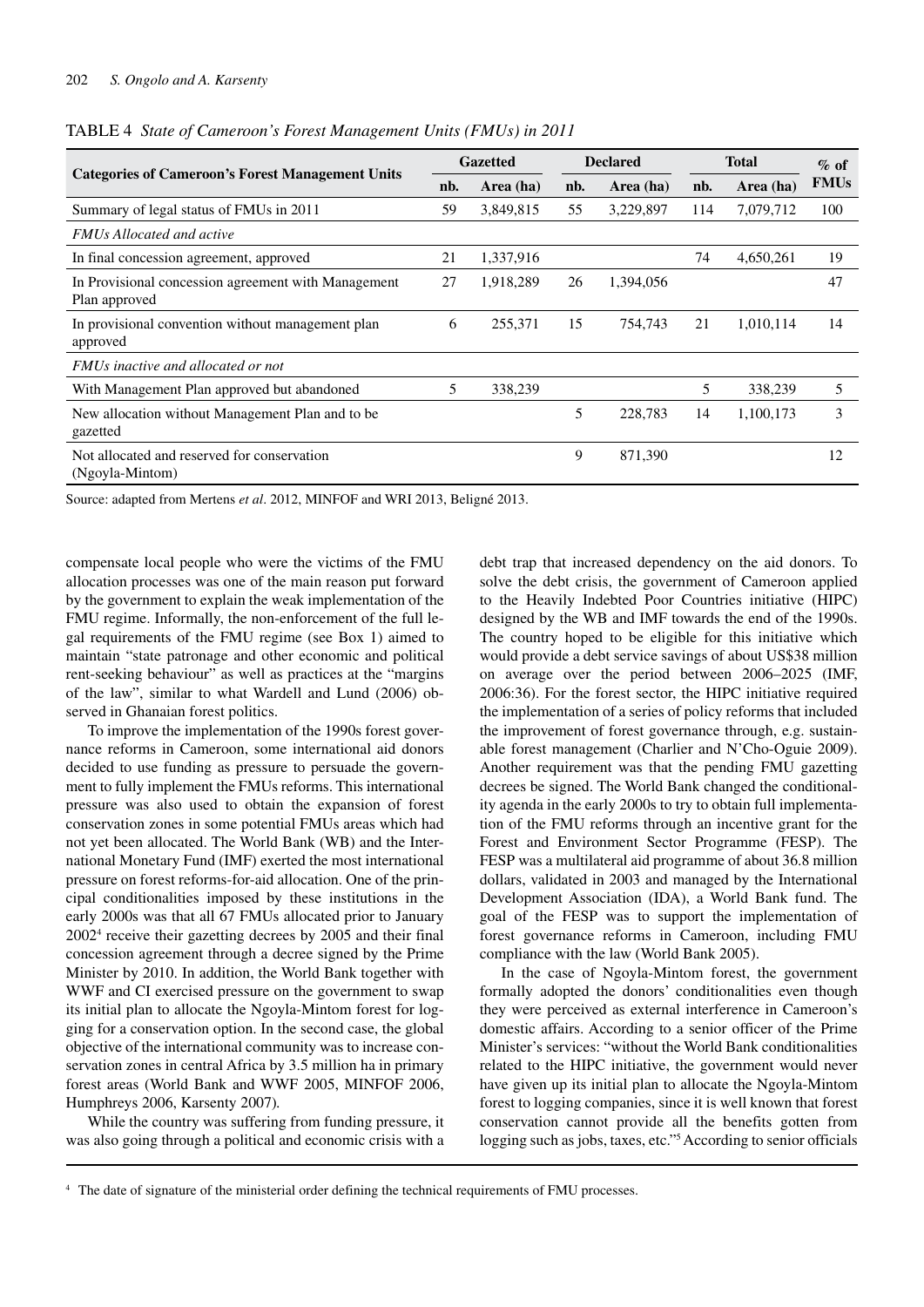at the Ministry of Forestry (personal communications, January 2013) this explains why the Ngoyla-Mintom forest was considered in the early 2000s as the "World Bank's FMUs". Having failed to formally reject the forest policy reforms recommended by aid donors, the government tried to skilfully combine the strategy to maintain the status quo by sporadically implementing the FMU reforms on the one hand and applying a short term economic prosperity agenda based on forestland use conversion on the other. Not everyone in the government agrees with each other; there are also reformers within the government who play a role in the adoption of the reforms.

In the latter case, the government tried to benefit from the difficulty to blame a developing country for seeking development (even by increasing its natural resources exploitation), after a very critical debt crisis that landed it in the HIPC initiative.

## **Adopting forest governance reforms while safeguarding the status quo**

By implementing reforms, albeit sporadically, and trying to do as little as possible to satisfy conditionalities related to FMUs reforms, the government of Cameroon tried to capture as much aid funding as possible through the FESP aid programme and the HIPC initiative. How was this done? In the case of the HIPC initiative, the majority of FMUs that should have been gazetted since 2002, (to meet the HIPC conditionality for the forest sector), had still not received their gazetting decrees in 2005 due to the lack of the government's political interest to fully implement the imposed FMUs reform. But a few months before the 2006 deadline for that conditionality, the Cameroonian Prime Minister signed 30 gazetting decrees (22 in one day) to remain eligible for the HIPC initiative (Figure 1). Although the number of gazetting decrees signed was not sufficient (only about half of the number expected by aid donors), the aid donors felt that the government's decision to sign a large number of gazetting decrees within one year was a step towards the full implementation of the FMUs reform. Finally, in 2006, as soon as the government had reached the HIPC completion point which guaranteed considerable financial gain for the country, it suspended the implementation of the FMUs reform until 2010, when a new deadline for implementing conditionalities of the FESP grant programme expired (Figure 1).

In 2010 the government started signing the decrees required for the first final concession agreements. Although the Cameroonian government supporters of the reform agreed with this move, the process was actually triggered by pressure from the World Bank, which had made it a prerequisite for releasing two-thirds (about 24 million US\$) of its financial aid to the FESP (World Bank 2005). In 2010–2011, as the 2011 deadline for this conditionality grew nearer, the Prime Minister signed about 20 decrees for final concessions out of the 60 pending (Figure 1). According to the World Bank assessment of the FESP programme, the failure of FMUs reform implementation was largely due to the government's tactic to protect its discretionary power for further forestland

Figure 1 *Cameroon's Forest Management Units (FMUs) in final allocation process from 1992 to 2012*



<sup>5</sup> Interview carried out in the Prime Minister's services in Yaoundé on 14 February 2013.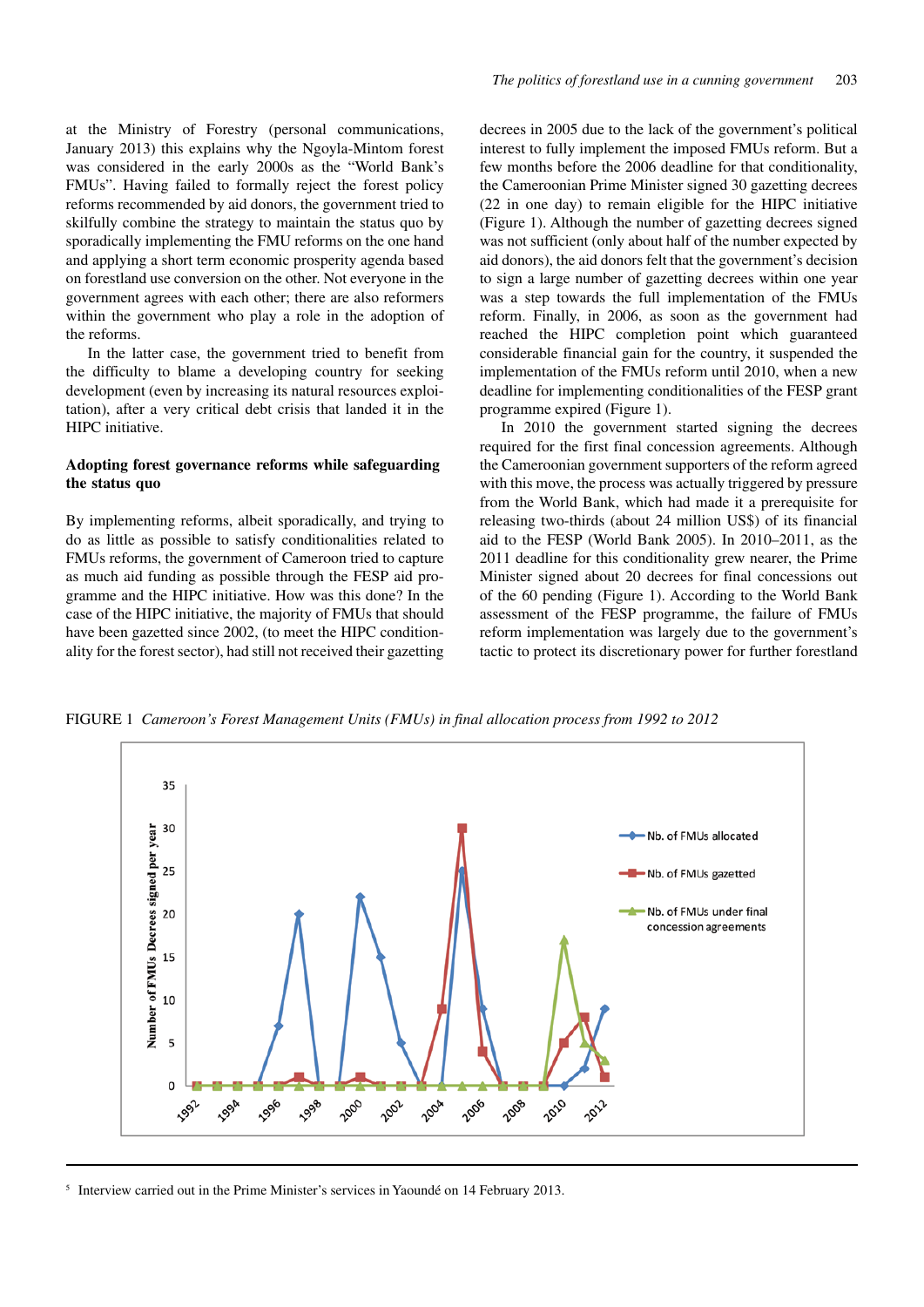use conversion: "Both the Presidency (during the February 2011 meeting) and the Minister of Finance (during the 2011 spring meetings of the World Bank and International Monetary Fund, and on other occasions) made it clear that they did not believe that permanent allocation of land to timber companies would bring 'sufficient economic benefits to the State' (versus other land-use options)" (World Bank, 2012: 13).

## **The wave of forestland conversions: a challenge for contemporary forest governance reforms**

In central Africa, forested countries including Cameroon have been speaking of economic prosperity stemming from accelerated land-use conversion for natural resource exploitation (Karsenty 2010, Feintrenie 2014, Megevand *et al*. 2013)*.* This idea was taken from developing countries whose fast economic growth was supported by forestland conversion policies that promoted intensive logging, agro-industrial expansion and mining. In Cameroon's economic strategy document entitled, 'Cameroon, an emerging country in 2035', countries such as Malaysia and Indonesia were cited as the model to follow for the national agenda for economic prosperity... (MINEPAT 2009). This agenda has already prompted forestland conversion of FMUs under the allocation process. e.g. MMG is a forest operator whose 125 568 ha FMU was gazetted in 1997. In 2012 17% of its concession area was reallocated to an agro-industrial operator to be converted into an oil palm plantation (BioPalm). Pressure to use this forestland for agro-industrial purposes was such that by 2011 it had still not received the final concession decree. The government had simply rejected the gazetting plans for certain FMUs because of the priority given to agro-industry, e.g. the agro-industrial plantations in the South-Hévéa project were expanded thus making it impossible to gazette the FMUs allocated in 2005 to GEC (28 931 ha) and *Société Forestière de Bojongo* (81 835 ha).

Furthermore, forest conservation for carbon sequestration is only considered by the government of Cameroon if it can contribute to the economic prosperity of the country through traditional channels such as taxes, jobs, added value, etc. According to decision-makers contesting the legitimacy of the FMU reforms, the major mistake of this reform agenda is to have forgotten that the government of Cameroon could go beyond external pressures and attempt to impose its forestland use policy preferences. "*Even the gazetting process and the final concession agreements are forest law requirements; we cannot be blamed for using our forestlands in a sovereign way depending on economic opportunities that may rise*"6 . Along the same lines, the national REDD+ strategy document says: *"For Cameroon, REDD+ is a development tool that must help it to achieve the sustainable development objective that the country set for itself as part of the DSCE [Growth and Employment Strategy Document] and Cameroon Vision 2035"* (Cameroon-RPP 2013: 26).

## EXPLOITING COMPETING INTERESTS AND AMBIGUITY TO AVOID UNDESIRED REFORMS

Our research shows that the government of Cameroon actually disregards the forestland use reforms recommended by international aid donors. Consequently, there is less of a political commitment that would facilitate the success of these reforms. The political intentions observed can be summarised by two types of behaviour: erratic policy coherence resulting from the *laissez-faire* attitude caused by competing interests within the government, on one hand, and the "scapegoating" game combined with ambiguous decision-making in order to avoid blame when the reforms fail, on the other hand.

## **Competing interests and the challenge of coherence in forest land-use policies**

Cameroon's highly centralised bureaucracy, which includes the forestry sector, is very anxious to protect its discretionary powers. The government strategy for land-use policies is based on an agenda whose priorities are not directly accessible to a layman monitoring public action. This style of government (rooted in hidden agenda) allows the various government agencies to compete with each other over a variety of issues that are related to different sectors. The public bureaucracy in this context is largely dominated by the private interests of the individual stakeholders. Cerutti *et al.* (2013) who analysed the governance of illegal logging in Cameroon, gave the following example: "the state officials may be collecting some 6 million euros in informal payments each year, part of which is siphoned into a pyramidal system that manages careers not by merit, but by the price one can pay". In such a system, state officials are not sufficiently motivated to support reforms that promote transparency or equity and accountability in forestland use policies, since such reforms can substantially threaten the status quo, which protects their discretionary powers and privileges.

The three main options that the government uses shrewdly as levers are: (i) maintaining and promoting forest operations including commercial logging; (ii) promoting and facilitating the conversion of forestlands into other land-use activities such as mining or agro-industrial zones; (iii) promoting and consolidating forest conservation through environmental compensation mechanisms such as REDD+. The level of government interest in each of these options depends on their potentials: informally, to secure the private interests of state officials and formally, to contribute to Cameroon's economic prosperity. The competing ministries however, understand that they must not cross a red line that can be defined as: any action that leads to the complete elimination of the options open to their competitors. According to Mbembe (2001, 2010), this form of government, which exploits disorder and institutional chaos to reinforce its discretionary power, is one of the modern forms of the postcolonial State. In some African countries like Cameroon, the cynicism of political

<sup>6</sup> Personal communication with a senior official of the Ministry of Forestry in Yaoundé, February 2013.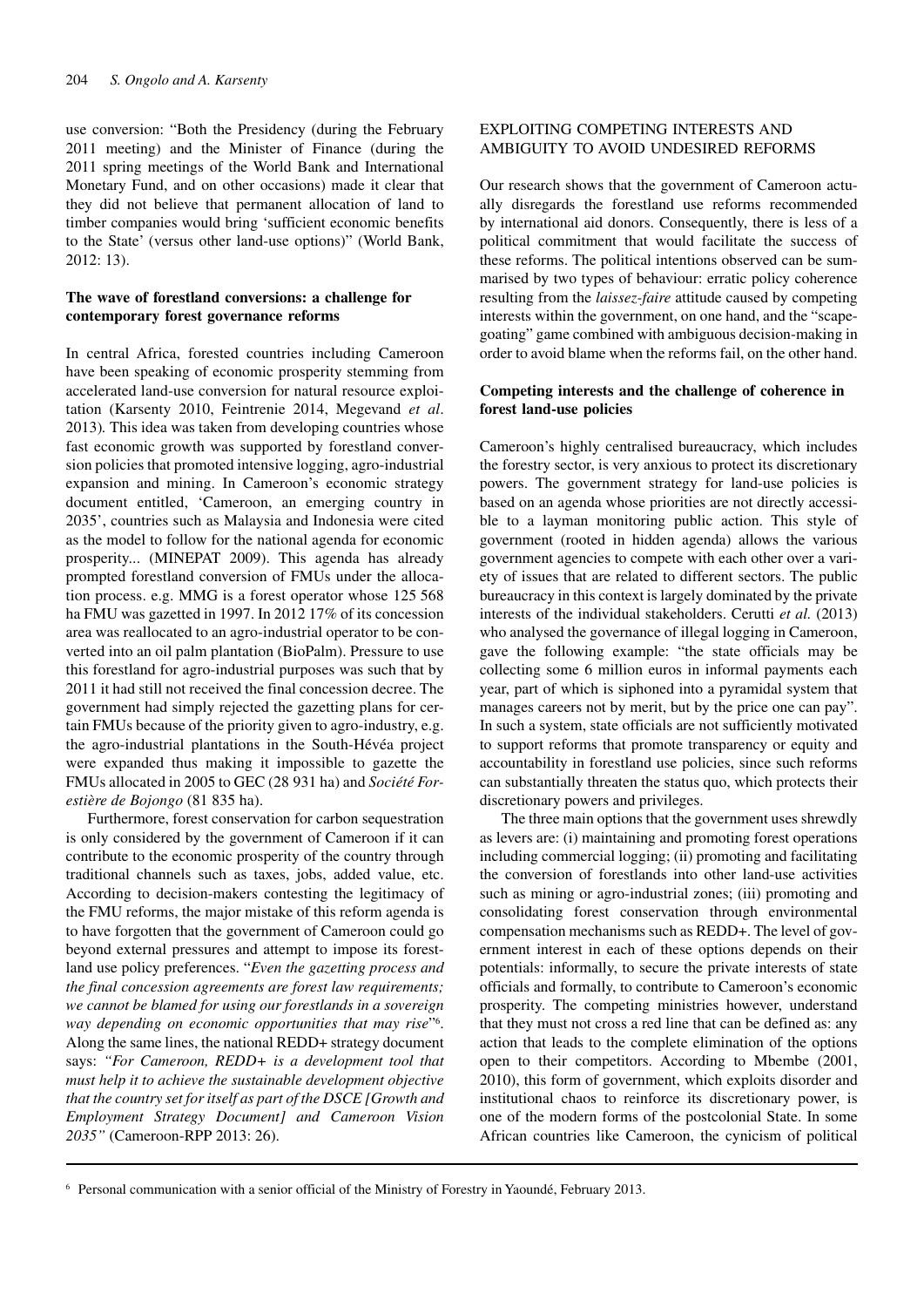leaders can lead them to punish conflict, illegal enrichment or the plundering of natural resources by the elites only when its own position of power is being threatened. This can explain why the *laissez-faire* attitude becomes a banal characteristic of government.

## **Fostering ambiguity to avoid blame: the case of the Ngoyla-Mintom forest**

The case of the 9 Ngoyla-Mintom FMUs is a perfect example of how a government can intentionally use ambiguity to avoid the full implementation of undesired reforms while referring to a *scapegoating* tactic to minimise its responsibility in the failure of those reforms. The Ngoyla-Mintom forest, initially assigned for commercial logging in 1995 by the Cameroon government (Table 2), was reallocated in 2001 as a forest conservation zone because of aid conditionality pressures exercised by the WB through the HIPC initiative and the FESP aid programme. This option, strongly supported by conservation NGOs, was reinforced by the assumption that the Cameroon government would receive *environmental compensation* from international actors for the carbon storage services provided by the Ngoyla-Mintom forest.

Since this financial *carrot* was not respected and the majority of aid conditionalities related to the 2000s aid programmes have ended, in 2012 the government decided to return to its initial option and make the 9 FMUs available for logging. As soon as the allocation procedure for logging operations was started, the top echelon of the government cleverly allowed, and even urged the Ministry of Forests (MINFOF) that supported forest exploitation, to cross swords with the Ministry of the Environment (MINEDPED), which favoured the forest conservation option, including REDD+. The challenge for MINFOF was to keep managerial control over these 9 FMUs and prevent them from sliding into the portfolio of the ministries in charge of the environment, agriculture or mining, all of which entered the fray when their interests were threatened. Schwartz *et al.* (2011) reported that in 2011 at least 50 mining permits overlapped with FMUs covered by management agreements signed with the State. In the commercial forestlands, pressure exerted by ministries was officially justified by the necessity for each sector to significantly contribute to fulfilling the government's ambition for Cameroon to become an emerging country by 2035.

In April 2012, MINFOF was encouraged by governmental discourse on economic emergence and decided to open the 9 FMUs in Ngoyla-Mintom for exploitation and conservation. Since there were no legal provisions authorising the allocation of forest concessions as conservation FMUs, it probably seemed clever to appear neutral and allow the commercial logging option to compete with the forest conservation option. Since the 9 FMUs were the last primary forests in Cameroon outside the protected areas, MINFOF officials assumed that logging companies would be in a favourable position, and that they would be sufficiently motivated to make financial offers that would be more attractive than those put forth by the conservation organisations, which were uncertain about the outcome of the UN negotiations on the REDD+ process.

In July 2012, MINFOF allocated 81% of the total Ngoyla-Mintom forest area to commercial logging and 19% to a mining company as a conservation area to be used as *biodiversity offsets* for mining operations. Since the results did not support conservation option such as REDD+, a group of international actors including the WWF, WB, and the European Union (EU) decided to challenge the results and pressure the government into choosing an option that would contribute to carbon sequestration activities, including REDD+. A very strong campaign was conducted to pressure the government. To back this informal method of lobbying, the EU office in Cameroon sent an official letter on behalf of the international community to the Minister of Forests to express "concern about the allocation process of the 9 FMUs in the Ngoyla-Mintom forest area" (UE-Cameroun 2012). Since the country remained quite aid-dependent, the government chose an ambiguous trade-off to avoid blame from the international community.

In August 2012, on orders from the Prime Minister, MINFOF made new decision namely decided that only 49% of the Ngoyla-Mintom forests would be authorised for logging operations. The top governmental authorities apparently decided to reweigh the options put forth by the various ministries but also to maintain uncertainty about the remaining 51% of the forestlands whose utilisation would be decided upon at a future date. Thanks to this ambiguity the government was able to maintain broader discretionary powers whilst leaving the game open to the competing options on its private agenda. MINFOF, for instance, used clever strategy by accommodating pressure from the international community for forest conservation while heeding the implicit preference of the top echelon of the government to push commercial logging option.

#### DISCUSSION AND CONCLUSION

For the last decades, international actors including aid donors have been trying to impose policy change in developing countries, especially in Africa, through what has been called the "good governance" agenda. The major donors required the recipient governments to introduce or strengthen economic liberalisation and institutional reforms such as respect of the rule of the law, accountability, transparency and environmental sustainability (Killick *et al*. 1998, Sandbrook 2005). In order to obtain full implementation of the governance reforms being promoted, aid donors adopted a set of what Bernstein and Cashore (2012) called the four pathways of the coercive or soft power instruments of influence used by international actors: international law, global norms and discourses, market-based instruments and direct incentives in policy-making. In the forest domain, these influential instruments were usually applied alone or jointly to increase the impact of international environmental regulations related to forests (such as the UN conventions on biodiversity and climate change) in developing countries. Because of the fragmentation of global forest governance and the weak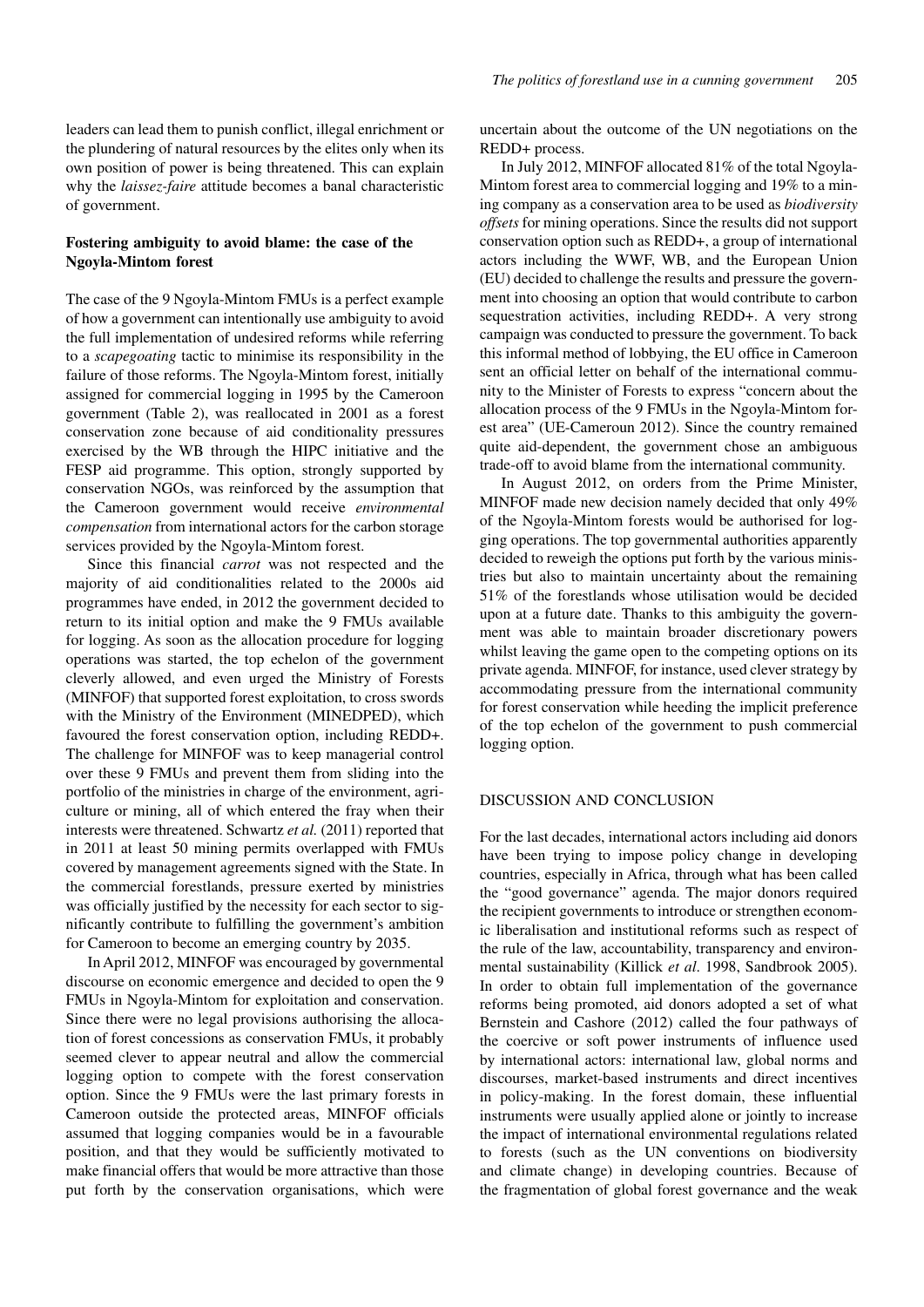institutional capacity of many developing countries to successfully implement the international binding rules or to introduce market-based disciplines, direct incentives in domestic policies are increasingly applied in recipient countries (Biermann *et al.* 2009, Humphreys 2009, Pirard 2012, Gueneau and Tozzi 2008, Montouroy 2014).

By focusing on two sets of direct financial incentives used by international actors to influence domestic forestland use policies in Cameroon, we first illustrated how funding pressures based on aid conditionalities have been used by aid donors, via the *aid for forest policy reforms*, to try to impose the full implementation of governance reforms in Cameroon forest concession regime. Second, we provided evidence on how international actors try to prevent forestland conversions in Cameroon by promoting REDD+ as a profitable economic opportunity for the Cameroon government. This analysis may be also valid for other forest regimes such as FLEGT. In both cases, international actors were not able to deeply change forest governance at domestic sphere. One of the major reasons for this failure was that, most of the reforms largely ignored or minimized the complexity of the socio-political realities which constituted political barriers to the reforms in Cameroon and in some other forested countries.

As illustrated by Thomas and Grindle (1990), the challenge of policy change for donors in developing countries is less the agenda setting of policy reforms than the efficient implementation of these reforms by recipient governments. This is particularly critical when reforms considered "good" and desirable by international actors (e.g. promoting forest conservation) do not fit in with the preferences of the governments (e.g. forestland conversions for economic prosperity). Similarly, some economic lessons learnt from the politics of development assistance (in term of funding access and the need for realistic conditionalities for instance) are not sufficiently taken into consideration in contemporary forest governance reforms in recipient countries, which consider their own interests as fundamental to the success of governance reforms. Financial incentives can only play a small role in the reform adoption decisions and cannot "buy" agreement in the absence of political will, especially when these incentives are limited by the lack of sufficiently attractive funding or hindered by contested conditionalities.

Concerning the REDD+ process for example, Angelsen (2013) considers that when the aid donors interact with the receiving country with regard to forest governance reforms, one of the main challenges is to "*put money behind the promise"*. But this assumption can only be valid if the money put forward is significantly more attractive than the business as usual investments, as can be proven empirically by referring to the Norwegian bilateral experience of avoiding deforestation policies in Brazil and Indonesia. Furthermore, lessons from Norway's International Forest Initiative suggest that financial promises from the international community that are not big enough to outweigh the powerful economic benefits of deforestation, can, nonetheless, foster political

coalitions that support forestland use reforms, as they give political weigh and credence to the reformers within the government (Lash and Dyer 2014). Therefore, the full implementation of governance reforms can only be sustained in the long term if the financial incentives are fulfilled according to commitments. Conditionalities, including financial pressure, can stimulate the implementation of short-term policy reforms, but unless the country itself assimilates the reforms as a result of the government's political will, they will fade away when the formal requirements have been discharged. Along the same lines, some REDD+ analysts explain that the international community has chosen a *hands-off* approach ("we will pay when the job is done"), but that this approach is very unlikely to be successful in most tropical countries. Consequently, "*A re-thinking is in order. Both the government and relevant NGOs need to engage in constructive discussion about how the initiative can be changed so that a more proactive and hands-on approach is adopted*"7 .

For broader contemporary forest governance reforms, such re-thinking must start with the needs and aspirations of the recipient governments whose fundamental priorities such as food security, poverty alleviation and economic prosperity must to be addressed before and beyond any policy reforms that promote limited forestland use conversion. Thus, in recipient forested countries, a long-term co-investment perspective should be adopted to finance structural changes in agriculture, land tenure, rural energy, transport schemes and other land-use related policies. This should be an essential step in efforts to develop the governments' political motivation for forest governance reforms as a part of a transition toward a "Green Economy" that could reconcile two objectives: growth (the ambition of "emergence") and forest ecosystem maintenance and management (UNEP 2014). The co-investment principle should not be limited to a narrow performance-based reward (based on  $CO<sub>2</sub>$  emissions measurement) system advocated in the hands-off approach. The massive flows of public aid that would be needed could be obtained through international initiatives that bank on fresh money from sources such as carbon taxes, levies on international financial transactions, etc. In a word, the international community will have to make some genuine, difficult political choices.

#### ACKNOWLEDGMENTS

The research for this paper was funded by the Research Fellow Partnership Programme of ETH Zurich (ETH-RFPP, 2011/2014). We would like to thank the anonymous referees of the earlier versions of this paper for a number of useful comments and suggestions. We specially thank Dr. Andrew Wardell from CIFOR for his helpful comments and advice. We also thank Prof. Stefanie Engel, Dr. Christian Hirschi, Prof. Marc Hufty and Dr. Denis Sonwa for their valuable support to the project.

<sup>7</sup> See the editorial in *Development Today*, on "Time to be 'hands-on' in forest initiative", March 2014.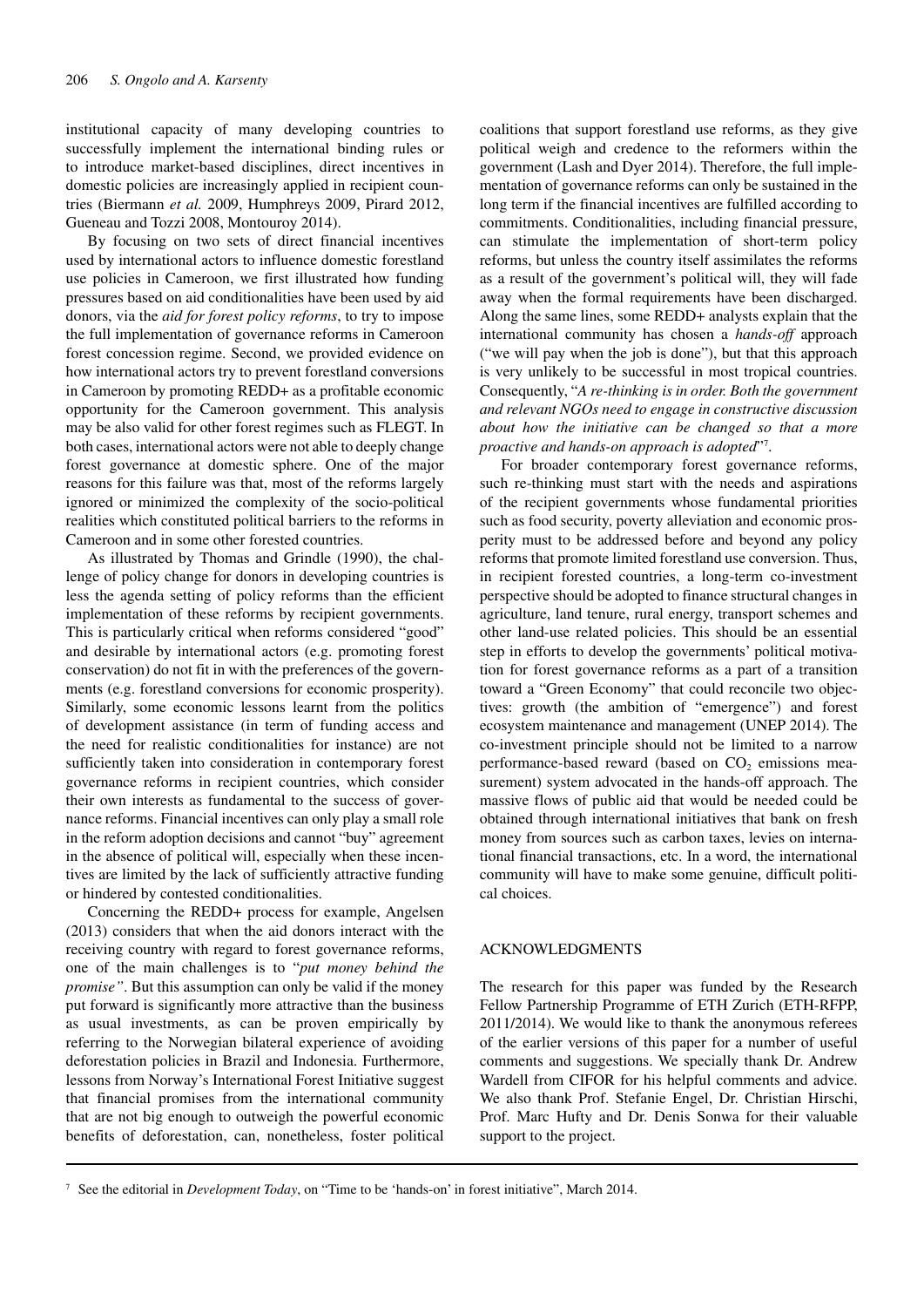#### **REFERENCES**

- ACHARYA, A., DE LIMA, ATF. and MOORE, M. 2006. Proliferation and fragmentation: Transactions costs and the value of aid. *The Journal of Development Studies* **42**(1): 1–21.
- AGRAWAL, A., CHHATRE, A. and HARDIN, R. 2008. Changing Governance of the World's Forests. *Science*  **320**(1460): 1460–1462.
- AGRAWAL, A., NEPSTAD, D. and CHHATRE, A. 2011. Reducing Emissions from Deforestation and Forest Degradation. *Annu.Rev.Environ:Resourc.* **2011**(36): 373– 396.
- ANGELSEN, A. (2013). REDD+ as performance-based aid: General lessons and bilateral agreements of Norway. WIDER Working Paper No. 2013/135.
- ASSEMBE-MVONDO, S., COLFER, J.P.C., BROCKHAUS, M. and TSANGA, R. 2014. Review of the legal ownership status of national lands in Cameroon: A more nuanced view. *Development Studies Research* **1**(1): 148–160
- BADIE, B. 2006. Un monde sans souveraineté. Les Etats entre ruse et responsabilité. Paris: Edition Fayard.
- BAYART, J.-F. 1999. The "social capital" of the felonious state or the Ruse of Political Intelligence, in J.-F. BAYART, S. ELLIS AND B. HIBOU(ed.). *The criminalization of the state in Africa*, Oxford and Bloomington: James Currey and Indiana University Press. Pp 32–48.
- BAYART, J.-F., ELLIS, S. and HIBOU, B. 1999. The *criminalization of the state in Africa*. Currey, Oxford.
- BELIGNÉ, V. 2013. Etat des forêts du Cameroun: version du 09 septembre 2013. Base de donnée et document de travail: Ministère des Forêts et de la Faune.
- BERNSTEIN, S. and CASHORE, B. 2012. Complex Global Governance and Domestic Policies: Four Pathways of Influence. *[International Affairs](http://www.ingentaconnect.com/content/external-references?article=0020-5850()88:3L.585[aid=10595309])* **[88](http://www.ingentaconnect.com/content/external-references?article=0020-5850()88:3L.585[aid=10595309])**[\(3\): 585–604.](http://www.ingentaconnect.com/content/external-references?article=0020-5850()88:3L.585[aid=10595309])
- BIERMANN, F., PATTBERG, P., VAN ASSELT H. and ZELLI F. 2009. The fragmentation of global governance architectures. A framework for analysis. *Global Environmental Politics* **9**(2009): 14–40.
- BOYER, W. 1990. Political science and the 21st century: from government to governance. *Political Science and Politics* **25**: 50–54.
- CAMEROON-RPP. 2013. Forest Carbon Partnership Facility (FCPF) Readiness Preparation Proposal (RPP). Yaoundé: Ministry of the Environment, Protection of Nature and Sustainable Development.
- CERUTTI, P.O., TACCONI, L., LESCUYER, G. and NASI, R. 2013. Cameroon's Hidden Harvest: Commercial Chainsaw Logging, Corruption, and Livelihoods. *[Society](http://www.ingentaconnect.com/content/external-references?article=0894-1920()26:5L.539[aid=10336245]) [& Natural Resources](http://www.ingentaconnect.com/content/external-references?article=0894-1920()26:5L.539[aid=10336245])* **26**(5): 539–553.
- CHABAL, P. and DALOZ, J.-P. 1999. Africa works: disorder as political instrument. Oxford: James Currey.
- CHARLIER, F. and N'CHO-OGUIE, C. 2009. Sustaining reforms for inclusive growth in Cameroon. Washington DC: The World Bank.
- CORBERA, E. and SCHROEDER, H. 2011. Governing and implementing REDD+. *Environmental Science & Policy*  **14**(2): 89–99.
- CRESWELL, J.W. 2009. Research design qualitative, quantitative and mixed methods approaches. London, SAGE Publications.
- DKAMELA, G.P. 2011. The context of REDD+ in Cameroon. Drivers, agents and institutions. Bogor, Indonesia: CIFOR.
- DKAMELA, G., BROCKHAUS, M., KENGOUM DJIEGNI F., SCHURE, J. and ASSEMBE MVONDO, S. 2014. Lessons for REDD+ from Cameroon's past forestry law reform: a political economy analysis. *Ecology and Society*  **19**(3): 30.
- EGBE S.E. 2001. The Concept of Community Forestry under Cameroonian law. *Journal of African Law* **45**(1): 25–50.
- EKOKO, F. 2000. Balancing Politics, Economics and Conservation: The Case of the Cameroon Forestry Law Reform. *[Development and Change](http://www.ingentaconnect.com/content/external-references?article=0012-155x()31:1L.131[aid=9496156])* **[31](http://www.ingentaconnect.com/content/external-references?article=0012-155x()31:1L.131[aid=9496156])**[\(1\): 131–154.](http://www.ingentaconnect.com/content/external-references?article=0012-155x()31:1L.131[aid=9496156])
- ENGEL, S., PAGIOLA, S. and WUNDER, S. 2008. Designing payments for environmental services in theory and practice: An overview of the issues. *[Ecological Econom](http://www.ingentaconnect.com/content/external-references?article=0921-8009()65:4L.663[aid=8961719])ics* **65**[\(4\): 663–674.](http://www.ingentaconnect.com/content/external-references?article=0921-8009()65:4L.663[aid=8961719])
- ESSAMA-NSSAH, B. and GOCKOWSKI, J.J. 2000. Cameroon: Forest Sector Development in a Difficult Political Economy. Washington D.C: The International Bank for Reconstruction and Development & The World Bank.
- EZZINE-DE-BLAS, D., PÉREZ, M.R., SAYER, J., LESCUYER, G., NASI, R. and KARSENTY, A. 2009. External influences on and conditions for community logging management in Cameroon. *World Development*  **37**(2): 445–456.
- FAO. 2014. Forest area statistics, Cameroon. Available at: <http://www.fao.org/forestry/country/32185/en/cmr/>
- FEINTRENIE, L. 2014. Agro-industrial plantations in Central Africa, risks and opportunities. *Biodiversity and Conservation* **23**(6): 1577–1589.
- FOUCAULT, M. 1978. On Governmentality, Lecture at the College de France. In The Foucault Effect: Studies in Governmentality, GRAHAM BURCHELL, COLIN GORDON, AND PETER MILLER (ed.). Hemel Hempstead: Harvester Wheatsheaf: pp 87–104.
- GUENEAU, S. and TOZZI, P. 2008. Towards the privatization of global forest governance? *[International Forestry](http://www.ingentaconnect.com/content/external-references?article=1465-5489()10:3L.550[aid=10595304])  Review* **10**[\(3\): 550–562.](http://www.ingentaconnect.com/content/external-references?article=1465-5489()10:3L.550[aid=10595304])
- HEGEL, G.W.F. 1830. Reason in History. New York, Liberal Arts Press (1953).
- HIBOU, B. 1999. 'The "Social Capital" of the State as an Agent of Deception' or the Ruse of Economic Intelligence, in BAYART, J., S.ELLIS AND B. HIBOU (ed.) *The Criminalization of the State in Africa*, James Currey and Indiana University Press, Oxford. Pp 69–113.
- HOOD, C. 2002. The Risk Game and the Blame Game. *[Government and Opposition](http://www.ingentaconnect.com/content/external-references?article=0017-257x()37:1L.15[aid=10595303])* **[37](http://www.ingentaconnect.com/content/external-references?article=0017-257x()37:1L.15[aid=10595303])**[\(1\): 15–37.](http://www.ingentaconnect.com/content/external-references?article=0017-257x()37:1L.15[aid=10595303])
- HOOD, C. 2007. What happens when transparency meets blame-avoidance? *[Public Management Review](http://www.ingentaconnect.com/content/external-references?article=1471-9037()9:2L.191[aid=10595302])* **9**(2): [191–210.](http://www.ingentaconnect.com/content/external-references?article=1471-9037()9:2L.191[aid=10595302])
- HOOD, C. 2010. The Blame Game: Spin, Bureaucracy, and Self-Preservation in Government. Princeton University Press.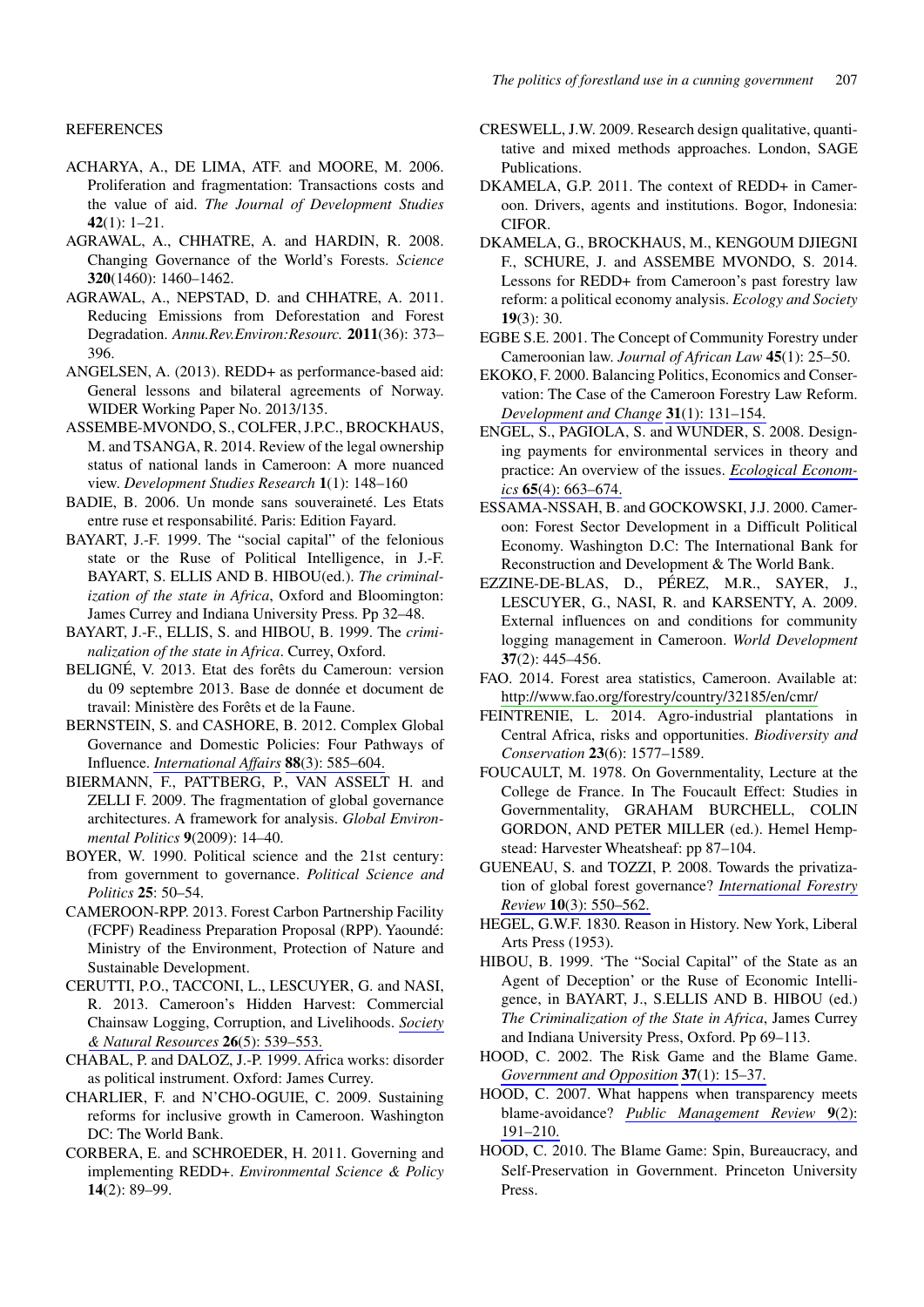- HOWLETT, M. 2012. The lessons of failure: Learning and blame avoidance in public policy-making. *International Political Science Review* **33**(5): 539–555.
- HOWLETT, M. 2014. Why are policy innovations rare and so often negative? Blame avoidance and problem denial in climate change policy-making. Global Environmental Change. 29 (2014): 395–403
- HUFTY, M. 2011. Investigating Policy Processes: The Governance Analytical Framework (GAF). North-South Perspectives: 403–424.
- HUMPHREYS, D. 2006. Logjam: Deforestation and the Crisis of Global Governance. London: Earthscan.
- HUMPHREYS, D. 2009. Discourse as ideology: Neoliberalism and the limits of international forest policy. *Forest Policy and Economics* **11**(2009): 319–325.
- IMF. 2006. Cameroon: Enhanced Heavily Indebted Poor Countries (HIPC) Initiative. Completion Point Document and Multilateral Debt Relief Initiative (MDRI). Washington: International Monetary Fund.
- KACOWICZ, A. 2012. Global governance, International Order, and World Order in D. Levi-Faur (ed.), The Oxford Handbook of Governance. Oxford, United Kingdom: Oxford University Press.
- Kamto, M. 2001. Examen critique des textes sur l'aménagement forestier et propositions. Bilan des expériences et modèles d'aménagement pour une gestion durable des forêts. Yaoundé, FAO: 56 p.
- KARSENTY, A. 2007. Questioning Rent for Development Swaps: New Market-based Instruments for Biodiversity Acquisition and the Land-Use Issue in Tropical Countries. *[International Forestry Review](http://www.ingentaconnect.com/content/external-references?article=1465-5489()9:1L.503[aid=8877701])* **9**(1): 503–513.
- KARSENTY, A. 2008. The architecture of proposed REDD schemes after Bali: facing critical choices. *[International](http://www.ingentaconnect.com/content/external-references?article=1465-5489()10:3L.443[aid=9136322]) [Forestry Review](http://www.ingentaconnect.com/content/external-references?article=1465-5489()10:3L.443[aid=9136322])* **10**(3): 443–457.
- KARSENTY, A. 2010. Large-Scale Acquisition of Rights on Forest Lands in Africa. Washington, D.C: The Rights and Resources Initiative (RRI).
- KARSENTY, A. and ONGOLO, S. 2012. Can "fragile states" decide to reduce their deforestation? The inappropriate use of the theory of incentives with respect to the REDD mechanism. *Forest Policy and Economics* **18**(2012): 38–45.
- KENGOUM, F. 2011. REDD+ politics in the media. A case study from Cameroon. Bogor, Indonesia: Cifor.
- KILLICK, T. 1998. Aid and the Political Economy of Policy Change. Routledge and Overseas Development Institute, London. 255 p.
- KROTT, M., BADER, A., SCHUSSER, C., DEVKOTA, R.R., MARYUDI, A., GIESSEN, L. and AURENHAM-MER, H. 2013. Actor-centred power: the driving force in decentralised community based forest governance. Forest Policy and Economics, 49 (2014): 34–42
- LASH, J. and DYER, G. 2014. Norway's International Climate and Forest Initiative: A Strategic Evaluation. Norwegian Ministry of Climate and Environment.
- LYNN, L. 2012. The many faces of governance: Adaptation? Transformation? Both? Neither? In D. Levi-Faur (ed.), The Oxford Handbook of Governance, pp. 49–64. New York: Oxford University Press.
- MACHIAVELLI, N. 1513. Le Prince. Toulouse: Edition: J'ai Lu/Librio (1997).
- MBEMBE, A. 2001. On the postcolony. Berkeley and Los Angeles, University of California Press.
- MBEMBE, A. 2010. Sortir de la grande nuit: essai sur l'Afrique décolonisée. Paris, Editions La Découverte.
- MEGEVAND, C., MOSNIER, A., HOURTICQ, J., SAND-ERS, K., DOETINCHEM, N. and STRECK, C. 2013. Deforestation Trends in the Congo Basin: Reconciling Economic Growth and Forest Protection. Washington DC: The World Bank.
- MERTENS, B., NEBA SHU, G., STEIL, M. and TESSA, B. 2012. Atlas Forestier Interactif du Cameroun – Version 3.0. Document de synthèse. World Resources Institute, Washington DC. 64 p.
- MINEPAT 2009. Cameroun, Vision 2035. Yaoundé, Ministère de l'Economie, de la Planification et de l'Aménagement du Territoire (MINEPAT), Cameroun.
- MINFOF 2006. Proposition de gestion des UFA gelées en exploitation pour la conservation. Yaoundé: Ministère des Forêts et de la Faune.
- MONTOUROY, Y. 2014. Le Changement dans la Gouvernance Global des Forêts: La Recentralisation de l'Action Européenne Contre le Bois illégal. *Gouvernement et action publique* **2014**(1): 107–128.
- MWANGI, E. and WARDELL, A. 2012. Multi-level governance of forest resources (Editorial to the special feature). *International Journal of the Commons* **6**(2): 79–103.
- OLIVIER DE SARDAN, J-P. 2004. Etat, bureaucratie et gouvernance en Afrique de l'Ouest francophone. *Politique Africaine* **96**: 139–62.
- ORSINI, A. 2013. Multi-Forum Non-State Actors: Navigating the Regime Complexes for Forestry and Genetic Resources. *Global Environmental Politics* **13**(3): 34–55.
- OYONO, P.R. 2004. The social and organisational roots of ecological uncertainties in Cameroon's forest management decentralisation model. *[European Journal of](http://www.ingentaconnect.com/content/external-references?article=0957-8811()16:1L.174[aid=9496161])  [Development Research](http://www.ingentaconnect.com/content/external-references?article=0957-8811()16:1L.174[aid=9496161])* **16**(1): 174–191.
- PASCUAL, U., GARMENDIA, E., PHELPS, J. and OJEA, E. 2013. Leveraging global climate finance for sustainable forests: Opportunities and conditions for successful foreign aid to the forestry sector. WIDER Working Paper No. 2013/054.
- PETERS, G. 2012. Governance as political theory. In D. Levi-Faur (ed.), The Oxford Handbook of Governance, pp. 19–32. NewYork: Oxford University Press.
- PIRARD, R. 2012. Market-based instruments for biodiversity and ecosystem services: a lexicon. *Environmental Science & Policy* **19–20**(2012): 59–68.
- RÉPUBLIQUE-DU-CAMEROUN 1994. Loi N° 94/01 du 20 janvier 1994 portant régime des forêts, de la faune et de la pêche.
- RHODES, R.A.W. 2012. Waves of governance. In D. Levi-Faur (ed.), The Oxford Handbook of Governance, pp. 33–48. NewYork: Oxford University Press.
- RIBOT, J.C. 2009. Authority over Forests: Empowerment and Subordination in Senegal's Democratic Decentralization. [Development and Change 40\(1\): 105–129.](http://www.ingentaconnect.com/content/external-references?article=0012-155x()40:1L.105[aid=10594844])